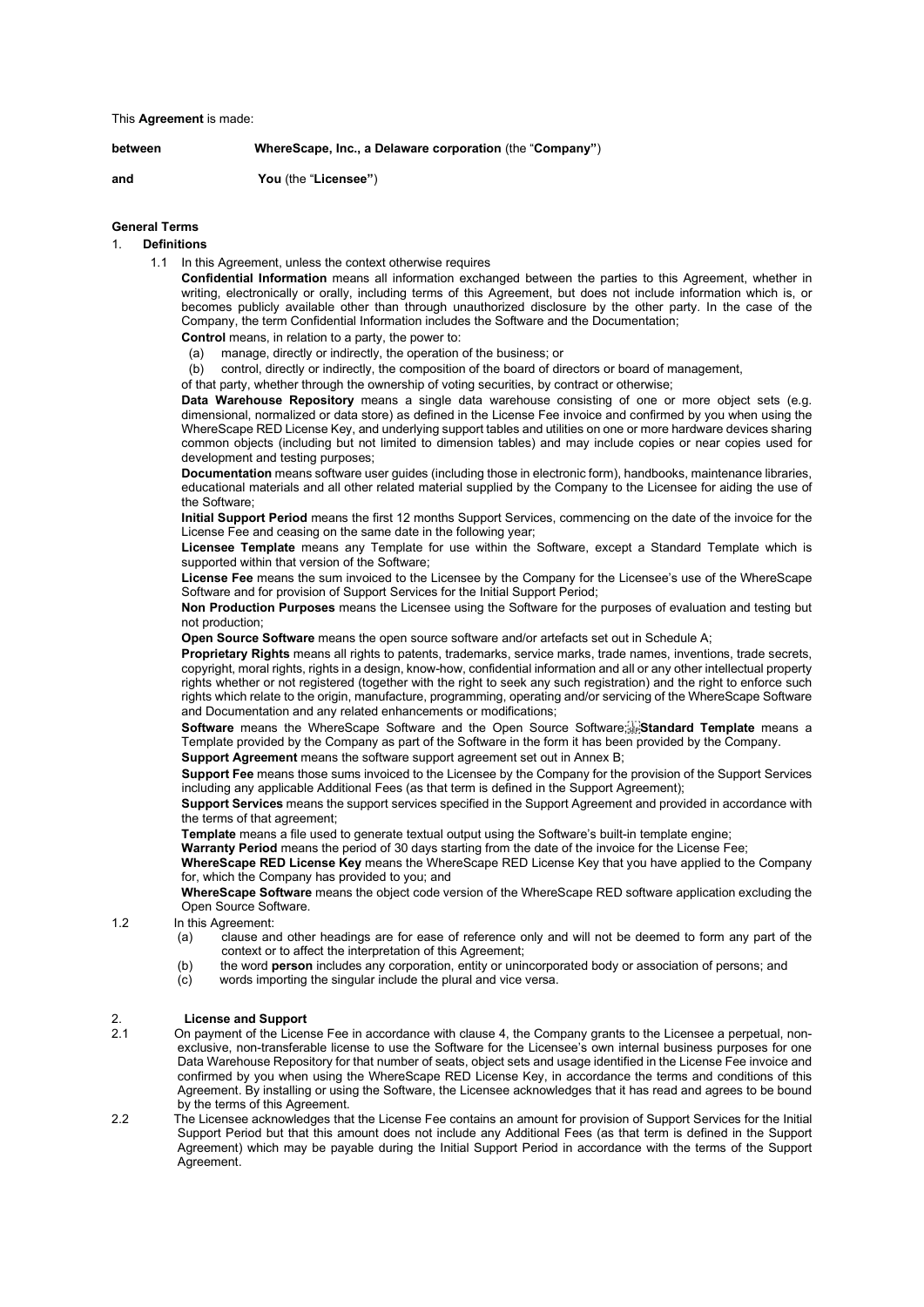- 2.3 The Support Services will commence on the date of the invoice for the License Fee unless otherwise agreed in writing between the parties.
- 2.4 For the avoidance of doubt the continuation of the License will not be dependent on the Support Agreement continuing beyond the Initial Support Period.
- 2.5 Either party may terminate the Support Agreement with effect from the end of the Initial Support Period in accordance with the Support Agreement.
- 2.6 Should the Support Agreement continue on after the Initial Support Period, the Licensee will pay additional Support Fees in accordance with the Support Agreement.
- 2.7 Where the Licensee has been using the WhereScape Software under an existing license, this Agreement shall supersede and replace any existing license.

## 3. **Open Source Software**

- The Licensee acknowledges and agrees that:
- (a) the Software includes Open Source Software;<br>(b) notwithstanding anything to the contrary in
- notwithstanding anything to the contrary in this Agreement, the relevant terms set out in Annex A of this Agreement shall apply to the Licensee's use of the Open Source Software;
- (c) in the event of any conflict or inconsistency between the terms of this Agreement and the terms set out in Annex A in respect of the Open Source Software, the terms of Annex A shall prevail in respect of the Open Source Software to the extent of such conflict or inconsistency; and
- (d) the Open Source Software is licensed under this Agreement by WhereScape only and the Licensee shall not have any rights, or make any claims, against any other contributors to the Open Source Software (other than WhereScape) under or in connection with this Agreement.

# 4. **Payment**

- The Licensee will pay the License Fee and any subsequent Support Fees, plus sales tax or any other equivalent tax as may be applicable including remittance, sales, use, excise, stamp and value added taxes to the Company within 20 days of the date of the relevant invoice.
- 4.2 The Licensee is responsible for payment of all duties or taxes. Import duty, where applicable, will be charged by the Company at the rate in effect on the invoice date.
- 4.3 If the Licensee is required by law to make any deduction or withholding from the License Fee or any other amount paid or payable by it under this Agreement then the License Fee or other amount payable by the Licensee in respect of which that deduction, withholding or payment is required to be made shall be increased to the extent necessary to ensure that, after that deduction, withholding or payment is made, the Company receives and retains (free from any liability in respect of any such deduction, withholding or payment) a net amount equal to the amount which it would have received and so retained had no such deduction, withholding or payment been made.

# 5. **Protection of proprietary rights**

- The Licensee acknowledges that the Proprietary Rights in the WhereScape Software and Documentation relating to the WhereScape Software belong to the Company and the Licensee will not dispute such ownership.
- 5.2 The Licensee may not copy the WhereScape Software or Documentation relating to the WhereScape Software in whole or in part in any visual or machine readable form, except to the extent that such copying is necessary for the Licensee's own backup purposes.
- 5.3 The Licensee undertakes that it will:
	- (a) not reproduce, translate, reverse-engineer, adapt, vary or modify the WhereScape Software nor communicate the same to any person except as permitted by this Agreement;
	- (b) not transfer, assign or otherwise deal in or grant a security interest in the WhereScape Software, the Documentation relating to the WhereScape Software or the Licensee's rights under this Agreement;
	- (c) maintain all copyright notices on the Software and Documentation; and (d) notify the Company in writing immediately if it has knowledge of the example
	- notify the Company in writing immediately if it has knowledge of the existence of any circumstances which may suggest that any person may have unauthorized knowledge, possession or use of the WhereScape Software or Documentation.
- 5.4 The Licensee's obligations under this clause 5 will survive termination of this Agreement.

## 6. **Warranty**

- The Company warrants that it has full power and authority to license the WhereScape Software to the Licensee.
- 6.2 The Company warrants that to the best of its knowledge and belief the Software does not infringe any copyright or any US patent.
- 6.3 If the Company reasonably believes that the Software or Documentation may infringe the intellectual property rights of a third party, the Company may in its absolute discretion and at its own expense do one or more of the following:
	- (a) defend any claim of infringement and the Licensee will permit the Company to control the defense and settlement of the claim for infringement and co-operate with the Company in the defense and settlement of the claim; or
	-
	- (b) replace or modify the Software so that it becomes non-infringing; or<br>
	(c) obtain a license for the Licensee to continue using the Software; or<br>
	(d) terminate this Agreement and refund the Residual Amount. For the obtain a license for the Licensee to continue using the Software; or
	- terminate this Agreement and refund the Residual Amount. For the purposes of this clause the "Residual **Amount**" shall be that proportion of the License Fee paid under this Agreement amortized over a period of five years starting from the date of the invoice for the License Fee, down to and thereafter remaining at a base level of 10% of the License Fee.
- 6.4 The Company does not warrant that the Software will meet the Licensee's requirements whether or not these requirements have been made known to the Company.
- 6.5 The Company warrants that, during the Warranty Period, the Software will function substantially in accordance with the Documentation. The Licensee acknowledges that the Software is of a complicated and technical nature and may have minor or inherent defects.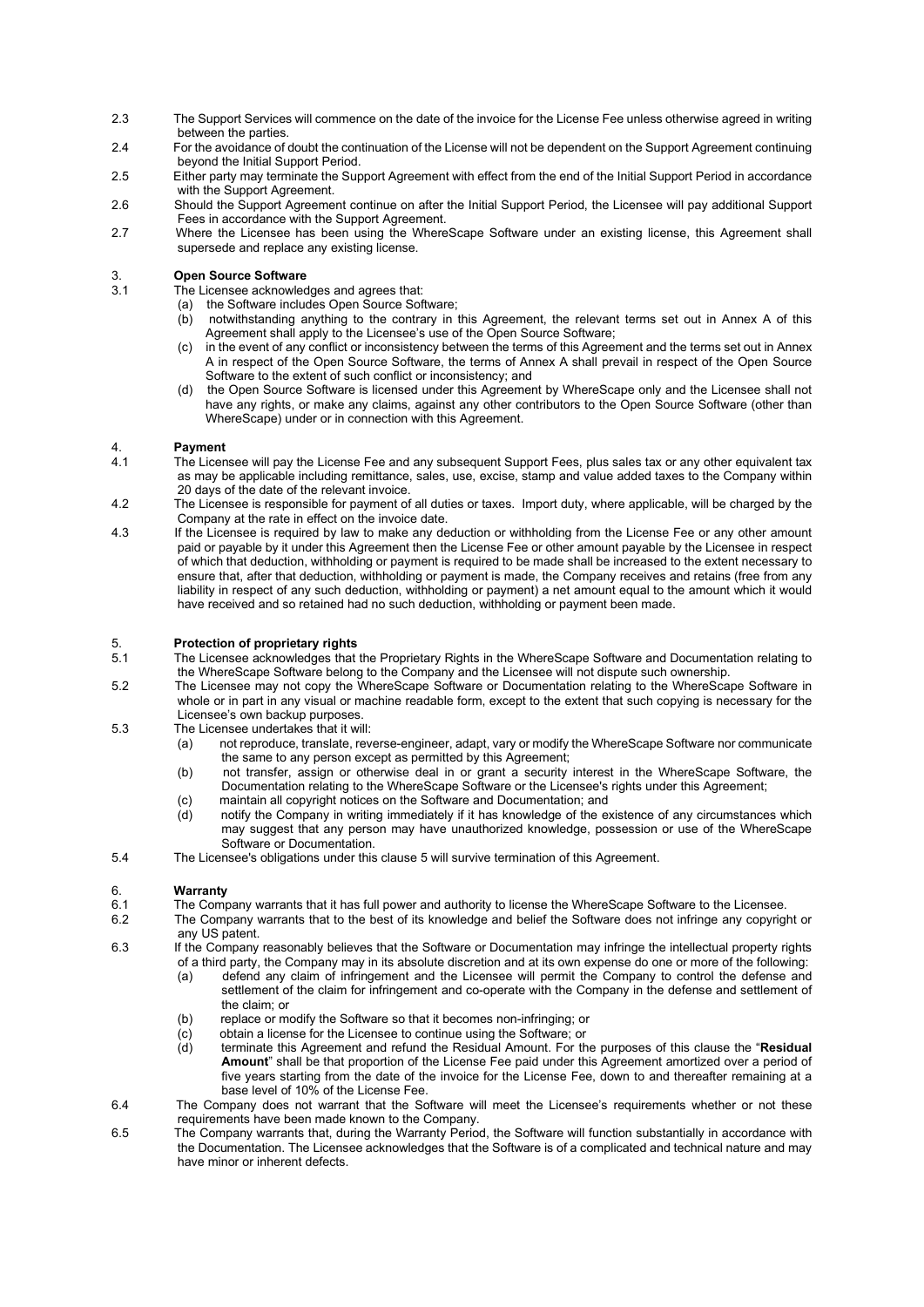- 6.6 The Company will not be liable for any failure of the Software if alterations to the Software have been made by any person other than the Company (unless such alterations have been made with the Company's prior written consent) or if the failure has arisen as a result of the Software not being used in accordance with the Documentation.
- 6.7 Should any defects or errors occur in the Software during the Warranty Period the Licensee will notify the Company and provide documented examples of any defects or errors in the Software.
- 6.8 Upon the Licensee providing examples of defects or errors in the manner set out in clause 6.7, the Company will use reasonable endeavors to correct the Software.
- 6.9 Where the Company is unable to correct the Software pursuant to clause 6.8 the Company may (and the Licensee's sole and exclusive remedy shall be limited to) at the Company's discretion:
	- (a) replace the Software in whole or in part with alternative software that fulfills the same purpose and performs to the levels set out in the Documentation;
	- (b) refund the License Fee paid under this Agreement.
- 6.10 The Software contains Standard Templates, which the Company may update or modify from time to time. In addition to this the Software allows the Licensee to use Licensee Templates. The Company makes no warranties as to the suitability of any Licensee Template for any purpose whatsoever. In updating or modifying the Software the Company may modify, update or discontinue (and therefore cease to support) any Standard Template provided as part of an earlier version or update of the Software. The Company warrants that any Standard Template that it supports for a version of the Software will be suitable for use with that version but does not warrant that any Standard Template that it has ceased to support will continue to be so. The Company will in developing any future versions or updates of the Software use reasonable endeavors to take into account the impact that the changes to the Software may have on the utility of any Templates the Licensee may have used but makes no warranty that any Template will be compatible with any future versions or updates of the Software.
- 6.11 No issue with any Licensee Template will be considered to be a defect or error under clause 6.7.

## 7. **Limitation of liability**

- Except as expressly provided in this Agreement, all representations or warranties (statutory, express or implied) except any which may not lawfully be excluded, are expressly excluded, including without prejudice to the generality of the foregoing, the implied warranties of merchantability and fitness for a particular purpose.
- 7.2 Notwithstanding anything in this Agreement to the contrary, the Company will not be liable under the law of tort, contract or otherwise for any loss of profits or any indirect or consequential loss or damage, however caused, arising out of or in connection with the use of the Software or Documentation.
- 7.3 The Company will have no liability for any loss or damage whatsoever, whether direct or indirect, arising out of the Licensee's creation or use of any Licensee Templates, including as a result of any Licensee Template ceasing to be compatible with the Software, whether as a result of a failure by the Company to ensure compatibility or otherwise.
- 7.4 The Company's liability to the Licensee arising out of all claims for damages under this Agreement will not exceed in aggregate the total amount of the License Fee actually paid by the Licensee.

## 8. **Default and termination**<br>8.1 The Company may termin

The Company may terminate this Agreement immediately by notice in writing to the Licensee if the Licensee:<br>(a) breaches any of its obligations under this Agreement and fails to remedy the breach within 14 day

- breaches any of its obligations under this Agreement and fails to remedy the breach within 14 days after notice from the Company requiring the breach to be remedied; or
- (b) becomes bankrupt, goes or is put into liquidation, has a receiver or statutory manager appointed of any of its assets, becomes insolvent, ceases to carry on its business or makes any composition or arrangement with its creditors.
- 8.2 The Licensee may terminate this Agreement at any time immediately by notice in writing to the Company.<br>8.3 Immediately following termination of this Agreement the Licensee must at the Company's option but subject
- Immediately following termination of this Agreement the Licensee must, at the Company's option but subject to clause 3, either destroy or deliver to the Company all copies of the Software and Documentation in whatever form possessed by the Licensee.

#### 9. **Publicity and Press Release**

- The Company:<br>(a) may w
	- may while this Agreement continues:
		- (i) use the Licensee's name or logo on the Company's website; and (ii) use the Licensee's name or logo in the Company's collateral r
		- use the Licensee's name or logo in the Company's collateral marketing materials relating to the Software;
	- (b) may issue a press release announcing the Licensee's use of the Software;
	- (c) may write and publish a case study detailing Licensee's use of the Software, the project(s) for which the Software was used, and the business and technical benefits arising from the project(s); and
	- (d) may use the Licensee as a reference for the Software provided that if the Company is aware that a third party proposes contacting the Licensee the Company shall notify the Licensee and arrange a time that is suitable for the third party to make such contact.

## 10. **Confidentiality**

- 10.1 Both parties will preserve the confidentiality of all Confidential Information of the other obtained in connection with this Agreement. Neither party will, without the prior written consent of the other, disclose or make any Confidential Information available to any person, or use the same for its own benefit, other than as contemplated by this Agreement. The Licensee will require its officers, employees and agents not to use, disclose or copy any Confidential Information for any purpose except as permitted by this Agreement.
- 10.2 Notwithstanding clause 10.1 a party may disclose Confidential Information which it is obliged by law to disclose, provided that it has first advised the other party of this obligation, has allowed the other party reasonable time to avoid the disclosure having to be made, and has given the other party such assistance (at the other party's own cost) as the other party reasonably requests in doing this.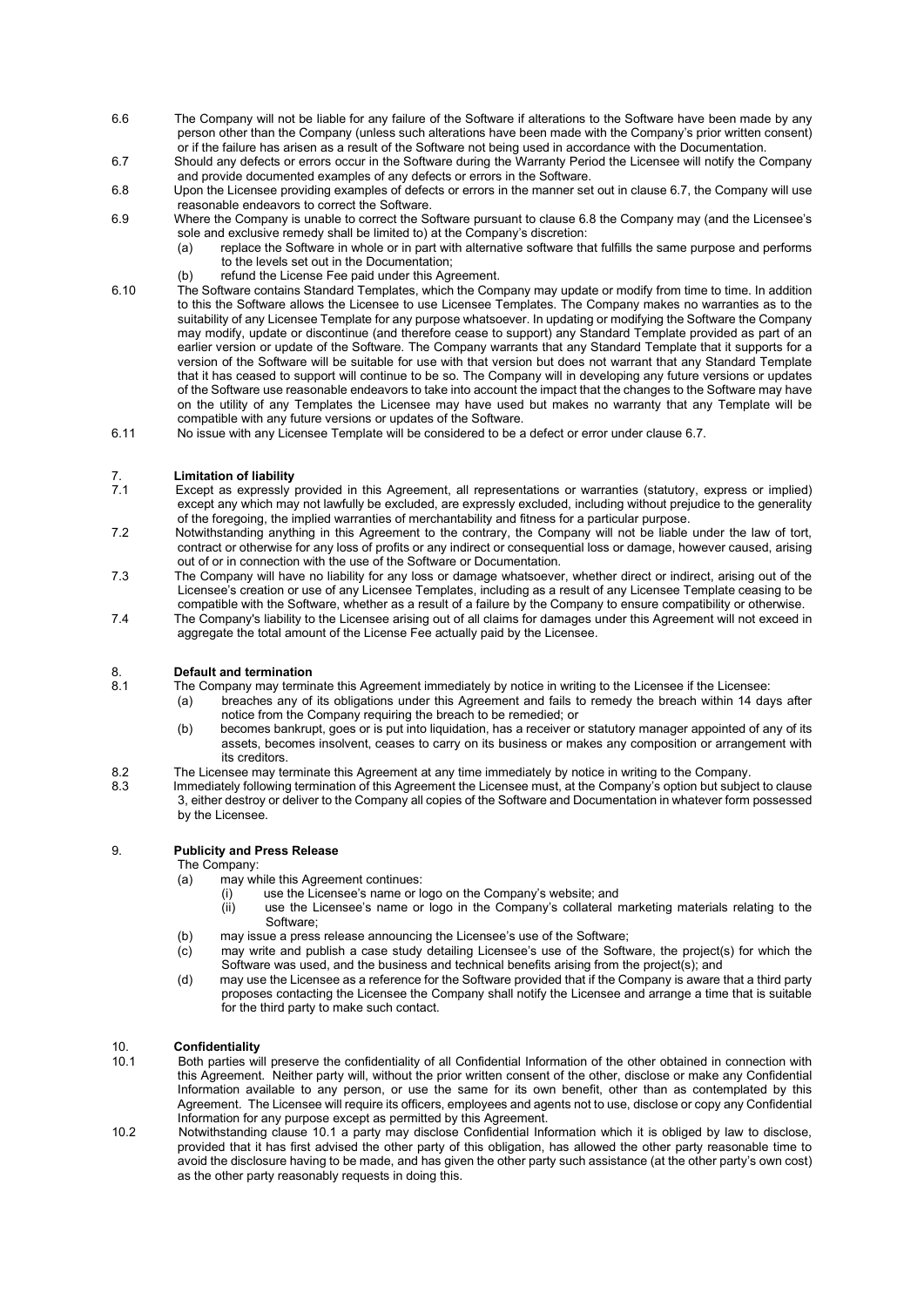10.3 The obligations of the parties to ensure non-disclosure and confidentiality of Confidential Information under this clause 10 will survive termination of this Agreement.

### 11. **Force Majeure**

Neither party hereto will be held to have committed a breach of this Agreement by virtue of any failure on its part caused by governmental or local governmental interference, statute, regulations, restrictions, law, control, war, strike, lockout, go slow, work to rule, fire, flood, civil disturbance or other cause beyond its reasonable control and for which it is not responsible.

### 12. **General**

- Any notice to be given in terms of this Agreement must be made in writing, by email or by facsimile transmission sent to the registered office or principal place of business of the other party or to such other address as may be notified by either party to the other from time to time. Any communication by email or facsimile transmission will be deemed to be received when transmitted to the correct email or facsimile transmission address of the recipient. Any other communication in writing will be deemed to be received when left at the specified address of the recipient or on the third day following the date of posting.
- 12.2 No waiver of any breach of this Agreement will be deemed to be a waiver of any other or any subsequent breach. The failure of any party to enforce any provision of this Agreement will not be interpreted as a waiver of the provision.
- 12.3 Except to the extent a previous written agreement expressly overrides this Agreement, this Agreement constitutes the entire agreement between the parties and supersedes all previous negotiations, commitments and/or writings, provided that, where a confidentiality agreement has previously been signed by the parties, that confidentiality agreement will continue in full force and effect, except to the extent of any inconsistency with this Agreement.
- 12.4 No alteration of this Agreement will be binding unless it is in writing and executed by both parties.<br>12.5 The Licensee may not assign or transfer this Agreement or any of its rights or obligations hereund The Licensee may not assign or transfer this Agreement or any of its rights or obligations hereunder without the prior written consent of the Company. A change in the ownership or Control of the Licensee is deemed to be an assignment of the Agreement.
- 12.6 If any provision of this Agreement is invalid or unenforceable, the remaining provisions of this Agreement will not be affected and will continue in full force.
- 12.7 This Agreement may be executed by the parties in counterparts, each of which will be deemed to be an original and all of which will constitute one and the same agreement.
- 12.8 Licensee acknowledges that the Software and all related technical information, documents and materials are subject to export controls under the U.S. Export Administration Regulations. Licensee covenants and agrees to comply with all import and export control regulations of the United States with respect to the Software. Licensee acknowledges that it may not re-export or divert the Software or any related technical information, document or material, or direct derivatives thereof, to any country set forth on the U.S. Department of Commerce's list of T-5 countries (currently, Cuba, Iran, North Korea, Sudan and Syria), including any future changes to the government's list of T-5 countries.
- 12.9 This Agreement is subject to the laws of Texas and the parties submit to the exclusive jurisdiction of the courts in Travis County, Texas. In addition to any other rights and remedies available to the Company for breach of this Agreement, the Company will be entitled to enforcement by court injunction or restraining order.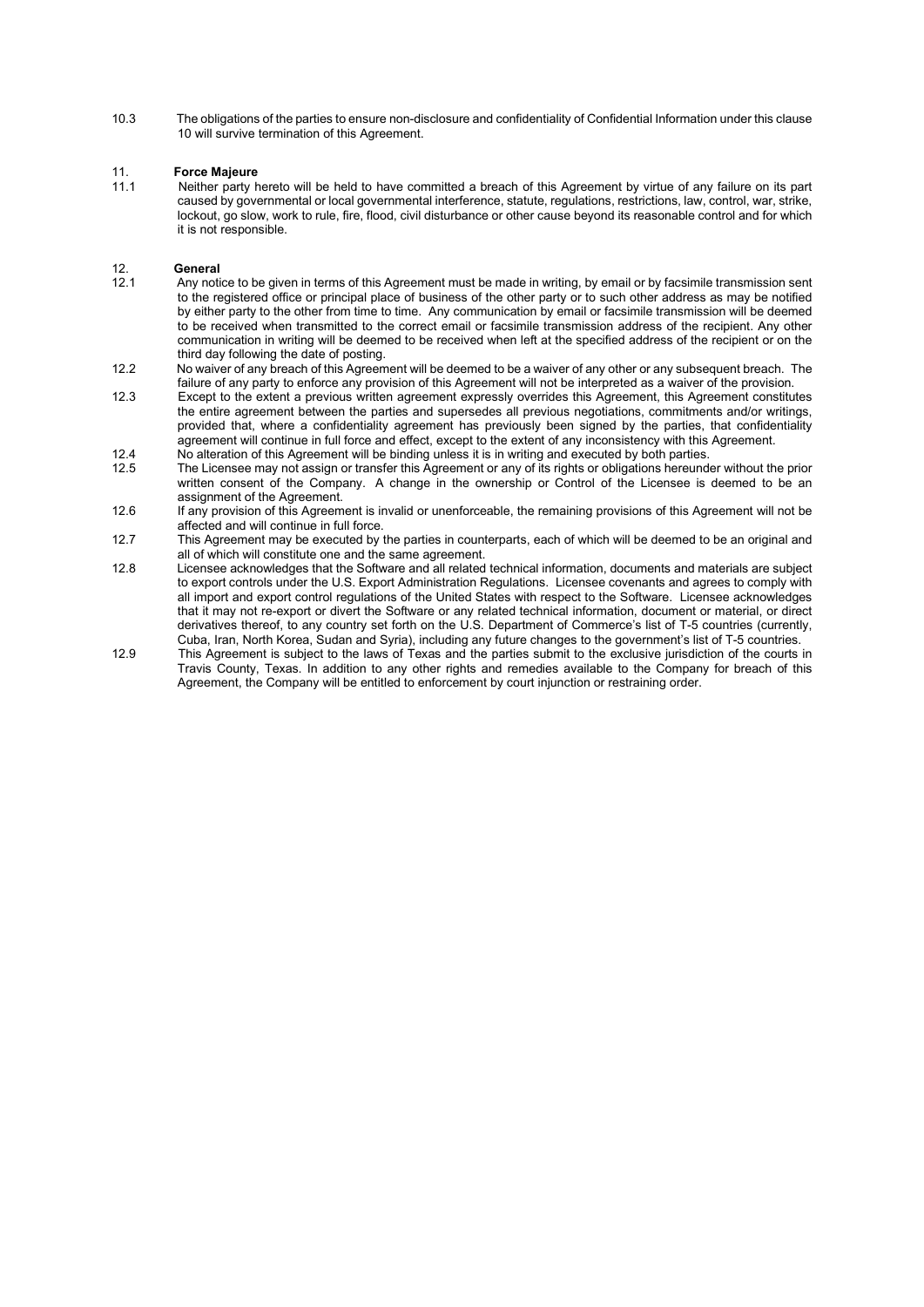# **Annex A – Open Source Software**

**The following software is the Open Source Software and that software is subject to the license terms under which it is grouped.**

#### **A.1 Apache License, Version 2.0**

The following artefacts are subject to Appendix A.1 to this Annex:

| Artefact                              | Copyright                                                |
|---------------------------------------|----------------------------------------------------------|
| commons-io 2.4                        | Copyright 2002-2012 The Apache Software Foundation       |
| ioda-time 2.3                         | Copyright is asserted by the owner(s) of the software    |
| hadoop-core 1.2.1                     | Copyright is asserted by the owner(s) of the software    |
| hive-jdbc $0.13.1$                    | Copyright is asserted by the owner(s) of the software    |
| ant $1.6.5$                           | Copyright is asserted by the owner $(s)$ of the software |
| jackson-annotations 2.3.2             | Copyright is asserted by the owner(s) of the software    |
| jackson-core2.3.2                     | Copyright is asserted by the owner(s) of the software    |
| jackson-databind 2.3.2                | Copyright is asserted by the owner(s) of the software    |
| jackson-jaxrs-base 2.3.2              | Copyright is asserted by the owner(s) of the software    |
| jackson-jaxrs-json-provider 2.3.2     | Copyright is asserted by the owner(s) of the software    |
| jackson-module-jaxb-annotations 2.3.2 | Copyright is asserted by the owner(s) of the software    |
| jsr305 1.3.9                          | Copyright is asserted by the owner(s) of the software    |
| guava 11.0.2                          | Copyright is asserted by the owner(s) of the software    |
| bonecp $0.8.0$                        | Copyright is asserted by the owner(s) of the software    |
| commons-beanutils 1.7.0               | Copyright is asserted by the owner(s) of the software    |
| commons-beanutils-core 1.8.0          | Copyright is asserted by the owner(s) of the software    |
| commons-cli 1.2                       | Copyright 2001-2009 The Apache Software Foundation       |
| commons-codec 1.4                     | Copyright is asserted by the owner(s) of the software    |
| commons-collections 3.2.1             | Copyright is asserted by the owner(s) of the software    |
| commons-configuration 1.6             | Copyright is asserted by the owner $(s)$ of the software |
| commons-digester 1.8                  | Copyright is asserted by the owner(s) of the software    |
| commons-httpclient 3.0.1              | Copyright is asserted by the owner(s) of the software    |
| commons-lang 2.4                      | Copyright is asserted by the owner(s) of the software    |
| commons-logging 1.1.3                 | Copyright is asserted by the owner(s) of the software    |
| commons-net 1.4.1                     | Copyright is asserted by the owner(s) of the software    |
| ido-api 3.0.1                         | Copyright is asserted by the owner(s) of the software    |
| validation-api 1.1.0.final            | Copyright is asserted by the owner(s) of the software    |
| $log4j$ 1.2.17                        | Copyright is asserted by the owner(s) of the software    |
| jets $3t0.6.0$                        | Copyright is asserted by the owner(s) of the software    |
| jpam 1.1                              | Copyright is asserted by the owner(s) of the software    |
| ant 1.9.1                             | Copyright is asserted by the owner(s) of the software    |
| ant-launcher 1.9.1                    | Copyright is asserted by the owner(s) of the software    |
| avro 1.7.5                            | Copyright is asserted by the owner(s) of the software    |
| commons-compress 1.4.1                | Copyright is asserted by the owner(s) of the software    |
| commons-lang3 3.1                     | Copyright is asserted by the owner(s) of the software    |
| commons-math 2.1                      | Copyright is asserted by the owner(s) of the software    |
| derby 10.10.1.1                       | Copyright is asserted by the owner(s) of the software    |
| geronimo-annotation 1.0 spec 1.1.1    | Copyright is asserted by the owner(s) of the software    |
| geronimo-jaspic 1.0 spec 1.0          | Copyright is asserted by the owner(s) of the software    |
| geronimo-jta 1.1 spec 1.1.1           | Copyright is asserted by the owner(s) of the software    |
| hive-ant $0.13.1$                     | Copyright is asserted by the owner(s) of the software    |
| hive-common 0.13.1                    | Copyright is asserted by the owner(s) of the software    |
| hive-exec 0.13.1                      | Copyright is asserted by the owner(s) of the software    |
| hive-metastore 0.13.1                 | Copyright is asserted by the owner(s) of the software    |
| hive-serde 0.13.1                     | Copyright is asserted by the owner(s) of the software    |
| hive-service 0.13.1                   | Copyright is asserted by the owner(s) of the software    |
| hive-shims 0.13.1                     | Copyright is asserted by the owner $(s)$ of the software |
| hive-shims-common 0.13.1              | Copyright is asserted by the owner(s) of the software    |
| hive-shims-common-secure 0.13.1       | Copyright is asserted by the owner(s) of the software    |
| httpclient 4.2.5                      | Copyright is asserted by the owner $(s)$ of the software |
| httpcore 4.2.5                        | Copyright is asserted by the owner(s) of the software    |
| libfb303 0.9.0                        | Copyright is asserted by the owner(s) of the software    |
| velocity 1.5                          | Copyright is asserted by the owner(s) of the software    |
| zookeeper 3.4.5                       | Copyright is asserted by the owner $(s)$ of the software |
| groovy-all 2.1.6                      | Copyright is asserted by the owner(s) of the software    |
| jackson-core-asl 1.8.8                | Copyright is asserted by the owner(s) of the software    |
| jackson-mapper-asl 1.8.8              | Copyright is asserted by the owner(s) of the software    |
| detanucleus-api-jdo 3.2.6             | Copyright is asserted by the owner(s) of the software    |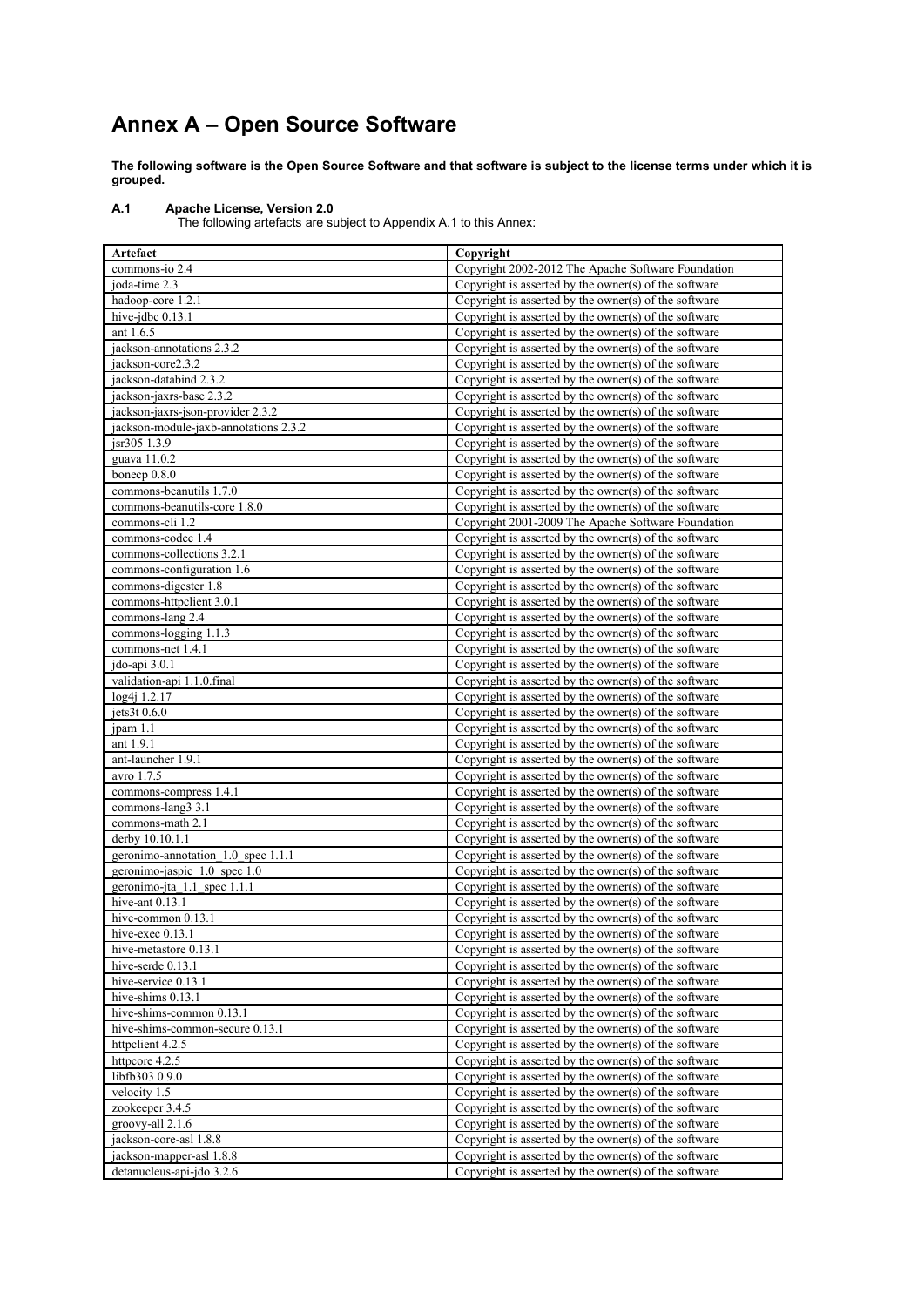| datanucleus-rdbms 3.2.9   | Copyright is asserted by the owner(s) of the software     |
|---------------------------|-----------------------------------------------------------|
| jetty-all 7.6.0.v20120127 | Copyright is asserted by the owner(s) of the software     |
| jetty $6.1.26$            | Copyright is asserted by the owner(s) of the software     |
| jetty-util $6.1.26$       | Copyright is asserted by the owner(s) of the software     |
| jsp-api-2.1 6.1.14        | Copyright is asserted by the owner(s) of the software     |
| snappy-java 1.0.5         | Copyright is asserted by the owner( $s$ ) of the software |
| jasper-compiler 5.5.12    | Copyright is asserted by the owner(s) of the software     |
| jasper-runtime 5.5.12     | Copyright is asserted by the owner(s) of the software     |
| coprestsdk                | Copyright (c) Microsoft Corporation. All rights reserved. |
| jackson-databind 2.7.5    | Copyright is asserted by the owner(s) of the software     |
| jackson-annotation 2.7.0  | Copyright is asserted by the owner(s) of the software     |
| jackson-core 2.7.5        | Copyright is asserted by the owner(s) of the software     |
| com google guava 16.0.1   | Copyright is asserted by the owner(s) of the software     |
| diff-match-patch-cpp-stl  | Copyright 2008 Google Inc. All Rights Reserved.           |

### **A.2 MIT License**

The following artefacts are subject to Appendix A.2 to this Annex:

| Artefact            | Copyright                            |
|---------------------|--------------------------------------|
| slf4j-log4j12 1.7.2 | Copyright $\odot$ 2004-2014 OOS.ch.  |
| slf4j-api $1.7.5$   | Copyright $\odot$ 2004-2014 QOS.ch.  |
| slf4j-api $1.6.1$   | Copyright $\odot$ 2004-2014 QOS.ch.  |
| Json.NET $10.0.3$   | Copyright (c) 2007 James Newton-King |

### **A.3 Common Development and Distribution License Version 1.0**

The following artefacts are subject to Appendix A.3 to this Annex:

| Artefact                           | Copyright                                                                   | Source code available at:                                          |
|------------------------------------|-----------------------------------------------------------------------------|--------------------------------------------------------------------|
| jersey-container-servlet 2.16      | Copyright © 2012-2015 Oracle and/or its<br>affiliates. All rights reserved. | https://jersey.java.net/project/jersey-<br>container-servlet/      |
| jersey-media-json-jackson 2.16     | Copyright © 2012-2015 Oracle and/or its<br>affiliates. All rights reserved. | https://jersey.java.net/project/jersey-media-<br>json-jackson/     |
| $jsp-2.1$                          | Copyright is asserted by the owner(s) of<br>the software                    | http://jetty.mortbay.org/project/modules/jsp-<br>2.1               |
| javax.annotation-api 1.2           | Copyright © 2012-2013 Oracle and/or its<br>affiliates. All rights reserved. | http://jcp.org/en/jsr/detail?id=250                                |
| hk2-utils 2.4.0-b09                | Copyright © 2010-2014 Oracle and/or its<br>affiliates. All rights reserved. | https://hk2.java.net/hk2-utils <%22ht>                             |
| javax.ws.rs-api 2.0.1              | Copyright © 2011-2014 Oracle and/or its<br>affiliates. All rights reserved. | http://jax-rs-spec.java.net/                                       |
| hk2-api 2.4.0-b09                  | Copyright © 2010-2014 Oracle and/or its<br>affiliates. All rights reserved. | https://hk2.java.net/hk2-api                                       |
| hk2-locator 2.4.0-b09              | Copyright © 2010-2014 Oracle and/or its<br>affiliates. All rights reserved. | https://hk2.java.net/hk2-locator                                   |
| osgi-resource-locator 1.0.1        | Copyright © 2010-2011 Sun<br>Microsystems, Inc. All rights reserved.        | http://glassfish.org/osgi-resource-locator/                        |
| aopalliance-repackaged 2.4.0-b09   | Copyright © 2013-2014 Oracle and/or its<br>affiliates. All rights reserved. | https://hk2.java.net/external/aopalliance-<br>repackaged           |
| javax.inject 2.4.0-b09             | Copyright © 2010-2014 Oracle and/or its<br>affiliates. All rights reserved. | https://hk2.java.net/external/javax.inject                         |
| jersey-guava 2.16                  | Copyright © 2014-2015 Oracle and/or its<br>affiliates. All rights reserved. | https://jersey.java.net/project/project/jersey-<br>guava/          |
| jersey-container-servlet-core 2.16 | Copyright © 2012-2015 Oracle and/or its<br>affiliates. All rights reserved. | https://jersey.java.net/project/jersey-<br>container-servlet-core/ |
| jersey-client 2.16                 | Copyright © 2011-2015 Oracle and/or its<br>affiliates. All rights reserved. | https://jersey.java.net/jersey-client/                             |
| jersey-common 2.16                 | Copyright © 2010-2015 Oracle and/or its<br>affiliates. All rights reserved. | https://jersey.java.net/jersey-common/                             |
| jersey-server 2.16                 | Copyright © 2010-2015 Oracle and/or its<br>affiliates. All rights reserved. | https://jersey.java.net/jersey-server/                             |
| jersey-entity-filtering 2.16       | Copyright © 2013-2015 Oracle and/or its<br>affiliates. All rights reserved. | https://jersey.java.net/project/jersey-entity-<br>filtering/       |
| jersey-media-jaxb 2.16             | Copyright © 2015 Oracle and/or its<br>affiliates. All rights reserved.      | https://jersey.java.net/project/jersey-media-<br>jaxb/             |

### **A.4 BSD**

The following artefacts are subject to Appendix A.4 to this Annex: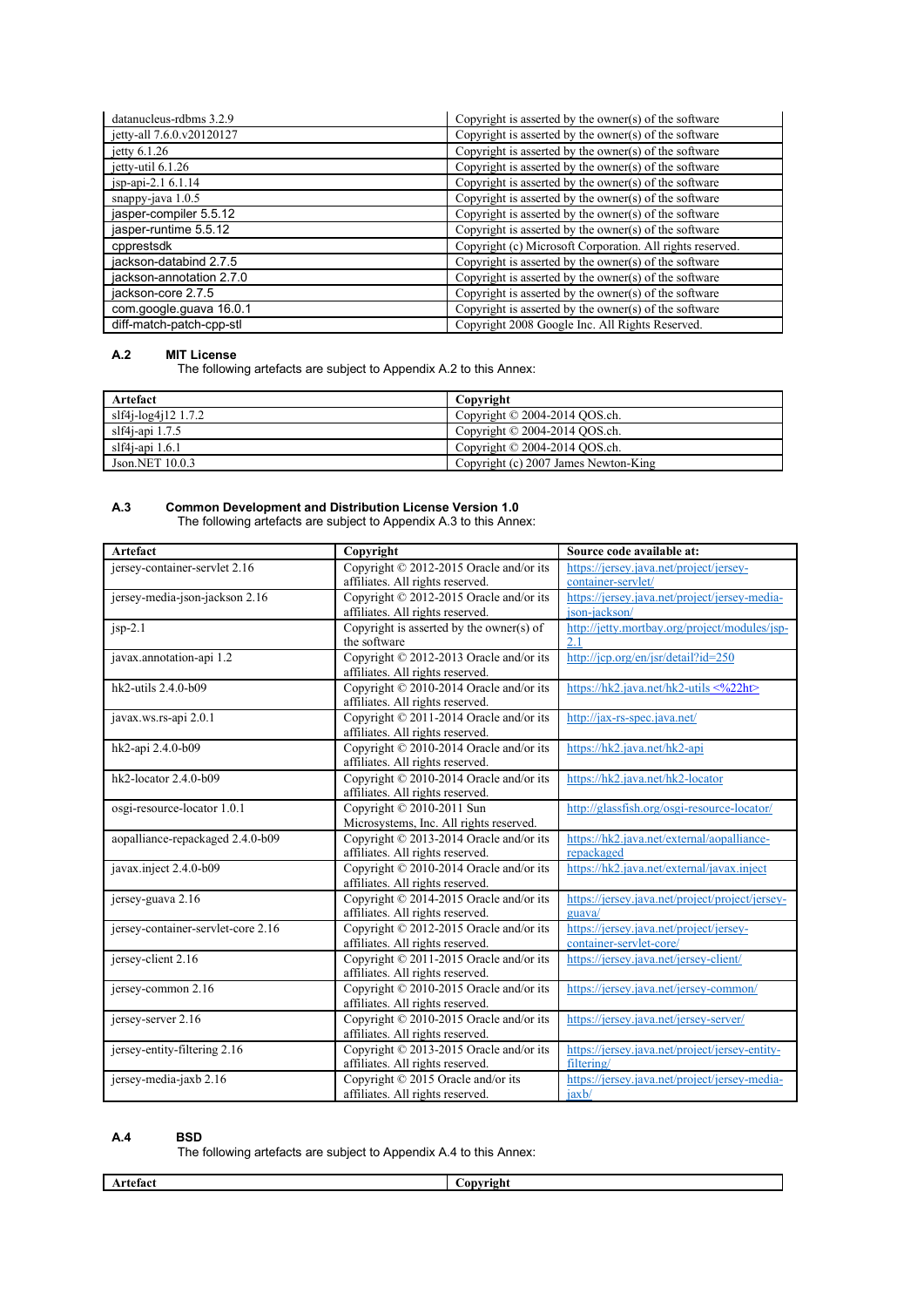| asm <sub>3.1</sub>                            | Copyright © 2000-2011 INRIA, France Telecom. All rights<br>reserved.                                                                                                                        |
|-----------------------------------------------|---------------------------------------------------------------------------------------------------------------------------------------------------------------------------------------------|
| asm-commons 3.                                | Copyright © 2000-2011 INRIA, France Telecom. All rights<br>reserved.                                                                                                                        |
| $asm-tree 3.1:$                               | Copyright © 2000-2011 INRIA, France Telecom. All rights<br>reserved.                                                                                                                        |
| paranamer 2.3:                                | Copyright © 2006 Paul Hammant & ThoughtWorks Inc. All<br>rights reserved.                                                                                                                   |
| iline $0.9.94$ :                              | Copyright © 2002-2006 Marc Prud'hommeaux<br>mwp1@cornell.edu. All rights reserved.                                                                                                          |
| st4 4.0.4:                                    | Copyright © 2012 Terrence Parr. All rights reserved                                                                                                                                         |
| stringtemplate 3.2.1:                         | Copyright © 2012 Terrence Parr. All rights reserved                                                                                                                                         |
| xmlenc $0.52$ :                               | Copyright © 2003-2005 Ernst de Haan<br>wfe.dehaan@gmail.com. All rights reserved.                                                                                                           |
| antlr-runtime 3.4                             | Copyright is asserted by the owner(s) of the software                                                                                                                                       |
| Websocket++ version 0.3.0                     | Copyright (c) 2013, Peter Thorson. All rights reserved.                                                                                                                                     |
| pebble 2.2.3 with modifications by WhereScape | Pebble is the Copyright © 2016 Mitchell Bösecke, all rights<br>reserved; the modifications to Pebble have been created by<br>Wherescape, which waives its copyright in those modifications. |
| coverity-escapers 1.1                         | Copyright © 2012-2016 Coverity Inc. All rights reserved.                                                                                                                                    |
| highlight.js $v9.12.0$                        | Copyright (c) 2006, Ivan Sagalaev. All rights reserved.                                                                                                                                     |

### **A.5 Apache Software License, Version 1.1**

The following artefacts are subject to Appendix A.5 to this Annex:

| Artefact        | Copyright                                                                     |
|-----------------|-------------------------------------------------------------------------------|
| commons-el 1.0: | Copyright © 1999-2002 The Apache Software Foundation. All<br>rights reserved. |
| oro $2.0.8$ :   | Copyright © 2000-2002 The Apache Software Foundation. All<br>rights reserved. |

### **A.6 HSQLDB License**

The following artefacts are subject to Appendix A.6 to this Annex:

| Artefact          | Copvright                                                                |
|-------------------|--------------------------------------------------------------------------|
| hsqldb $1.8.0.10$ | Copyright © 1995-2000, The Hypersonic SQL Group. All<br>rights reserved. |

#### **A.7 Mozilla Public License**

The following artefacts are subject to Appendix A.7 to this Annex:

| Artefact        | .'opvrigh                                                                                                             |
|-----------------|-----------------------------------------------------------------------------------------------------------------------|
| 18.18.1<br>1-GA | $\sim$<br>$-2015$<br>1999-1<br>. rights<br>reserved.<br>Ali<br>. hv<br>Shigeru<br>Chiba.<br>$\sim$ opvright<br>.<br>◡ |

#### **A.8 Eclipse Public License**

The following artefacts are subject to Appendix A.8 to this Annex:

| Artefact              | Copyright                                                | Source code available at:   |
|-----------------------|----------------------------------------------------------|-----------------------------|
| core $3.1.1$ :        | Copyright $\odot$ 2005 IBM Corp. and others              | http://www.eclipse.org/idt/ |
| logback-classic 1.0.9 | Copyright is asserted by the owner(s) of<br>the software |                             |

#### **A.9 Sun Software License Agreement**

The following artefacts are subject to Appendix A.9 to this Annex:

| Artefact      | Copyright                                             |
|---------------|-------------------------------------------------------|
| activation 1. | Copyright is asserted by the owner(s) of the software |
| mail 1.4.1    | Copyright is asserted by the owner(s) of the software |

#### **A.10 OpenSSL License / Original SSLeay License**

The following artefacts are subject to Appendix A.10 to this Annex:

| Artefact               | Copyright                                                            |
|------------------------|----------------------------------------------------------------------|
| OpenSSL version 1.0.1i | Copyright (c) 1998-2011 The OpenSSL Project. All rights<br>reserved. |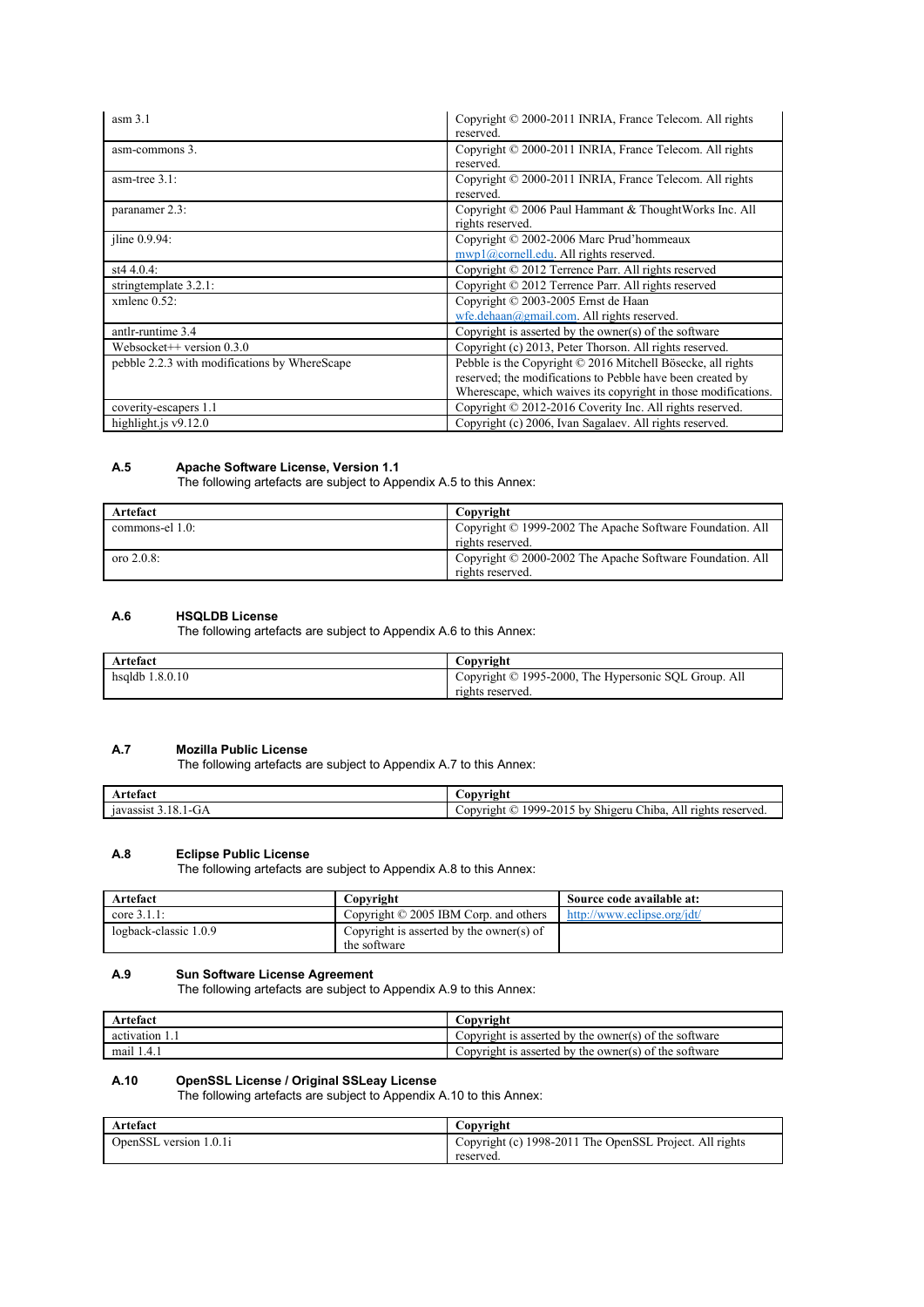#### **A.11 BSD 2-Clause License**

The following artefacts are subject to Appendix A.11 to this Annex:

| Artefact          | Copyright                                                                           |
|-------------------|-------------------------------------------------------------------------------------|
| hamcrest-core 1.3 | Copyright (c) 1998 Regents of the University of California.<br>All rights reserved. |

#### **A.12 Boost License**

The following artefacts are subject to Appendix A.12 to this Annex:

| rtefact          | Copvright                                                          |
|------------------|--------------------------------------------------------------------|
| BOOSL.<br>1.61.0 | e owner(s) of the software<br>Copyright<br>. by the<br>is asserted |

#### **A.13 Code Project Open License (CPOL)**

The following artefacts are subject to Appendix A.13 to this Annex:

| Artefact         | Copvright                                             |
|------------------|-------------------------------------------------------|
| CBalloonMsg v3   | Copyright is asserted by the owner(s) of the software |
| XMessageBox 1.10 | Copyright is asserted by the owner(s) of the software |

### **The following software is the Open Source Software in the public domain and is not licensed under any terms:**

| Artefact      | <b>Authors/contributors</b>                           |
|---------------|-------------------------------------------------------|
| antlr $2.7.7$ | Terrence Parr University of San Francisco & JGuru.com |
| xz 1.0        | Lasse Collin: Igor Paylov                             |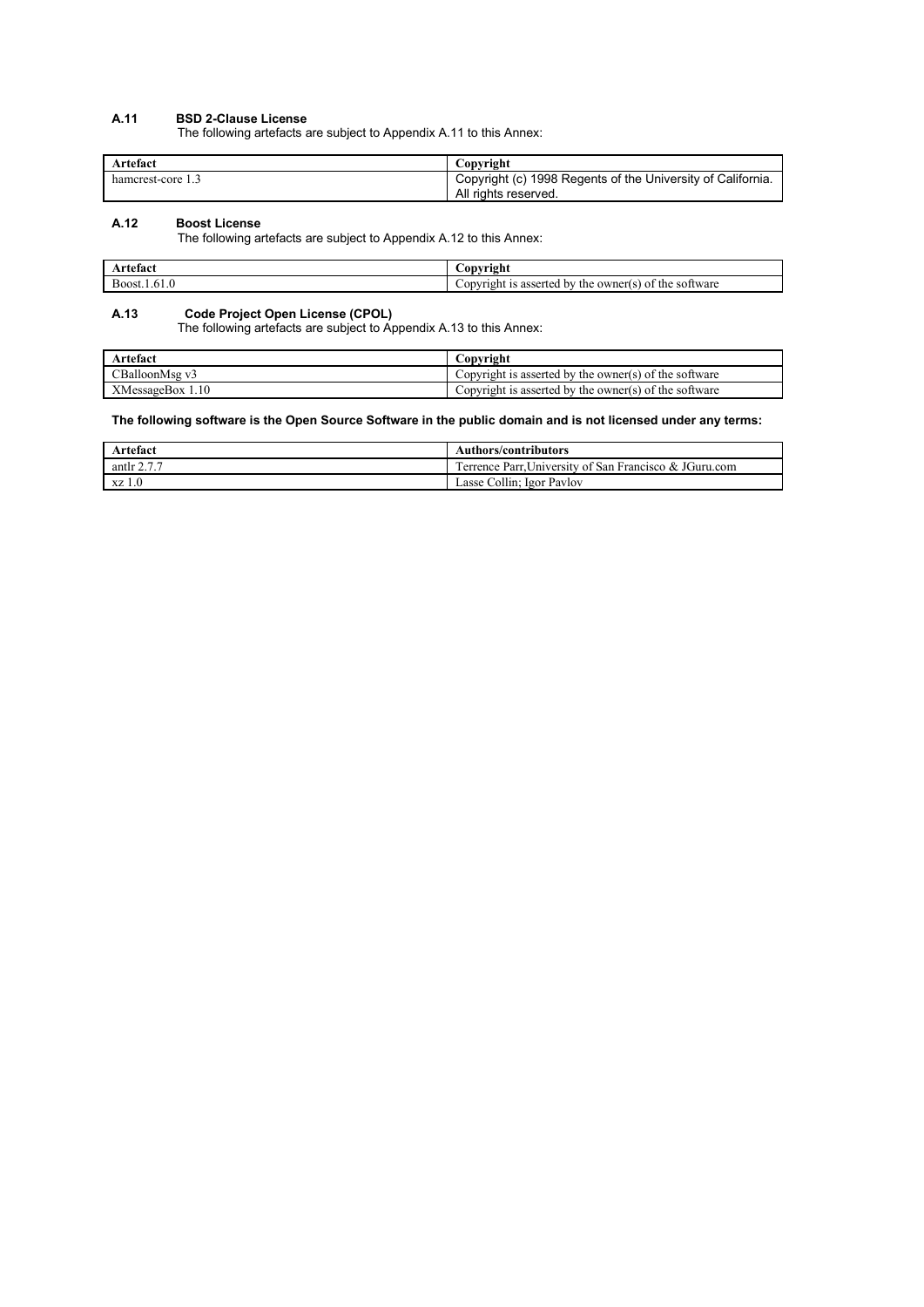## **Annex A – Appendices**

#### **A.1 Apache License, Version 2.0**

Licensed under the Apache License, Version 2.0 (the "License"); you may not use this file except in compliance with the License. You may obtain a copy of the License at

<http://www.apache.org/licenses/LICENSE-2.0>

Unless required by applicable law or agreed to in writing, software distributed under the License is distributed on an "AS IS" BASIS, WITHOUT WARRANTIES OR CONDITIONS OF ANY KIND, either express or implied. See the License for the specific language governing permissions and limitations under the License.

#### **A.2 MIT License**

Permission is hereby granted, free of charge, to any person obtaining a copy of this software and associated documentation files (the "Software"), to deal in the Software without restriction, including without limitation the rights to use, copy, modify, merge, publish, distribute, sublicense, and/or sell copies of the Software, and to permit persons to whom the Software is furnished to do so, subject to the following conditions:

The above copyright notice and this permission notice shall be included in all copies or substantial portions of the Software.

THE SOFTWARE IS PROVIDED "AS IS", WITHOUT WARRANTY OF ANY KIND, EXPRESS OR IMPLIED, INCLUDING BUT NOT LIMITED TO THE WARRANTIES OF MERCHANTABILITY, FITNESS FOR A PARTICULAR PURPOSE AND NONINFRINGEMENT. IN NO EVENT SHALL THE AUTHORS OR COPYRIGHT HOLDERS BE LIABLE FOR ANY CLAIM, DAMAGES OR OTHER LIABILITY, WHETHER IN AN ACTION OF CONTRACT, TORT OR OTHERWISE, ARISING FROM, OUT OF OR IN CONNECTION WITH THE SOFTWARE OR THE USE OR OTHER DEALINGS IN THE SOFTWARE.

#### **A.3 Common Development and Distribution License Version 1.0**

COMMON DEVELOPMENT AND DISTRIBUTION LICENSE Version 1.0 (CDDL-1.0) (text)

1. Definitions.

1.1. Contributor means each individual or entity that creates or contributes to the creation of Modifications.

1.2. Contributor Version means the combination of the Original Software, prior Modifications used by a Contributor (if any), and the Modifications made by that particular Contributor.

1.3. Covered Software means (a) the Original Software, or (b) Modifications, or (c) the combination of files containing Original Software with files containing Modifications, in each case including portions thereof.

1.4. Executable means the Covered Software in any form other than Source Code.

1.5. Initial Developer means the individual or entity that first makes Original Software available under this License.

1.6. Larger Work means a work which combines Covered Software or portions thereof with code not governed by the terms of this License.

1.7. License means this document.

1.8. Licensable means having the right to grant, to the maximum extent possible, whether at the time of the initial grant or subsequently acquired, any and all of the rights conveyed herein.

1.9. Modifications means the Source Code and Executable form of any of the following:

A. Any file that results from an addition to, deletion from or modification of the contents of a file containing Original Software or previous Modifications;

B. Any new file that contains any part of the Original Software or previous Modification; or

C. Any new file that is contributed or otherwise made available under the terms of this License.

1.10. Original Software means the Source Code and Executable form of computer software code that is originally released under this License.

1.11. Patent Claims means any patent claim(s), now owned or hereafter acquired, including without limitation, method, process, and apparatus claims, in any patent Licensable by grantor.

1.12. Source Code means (a) the common form of computer software code in which modifications are made and (b) associated documentation included in or with such code.

1.13. You (or Your) means an individual or a legal entity exercising rights under, and complying with all of the terms of, this License. For legal entities, You includes any entity which controls, is controlled by, or is under common control with You. For purposes of this definition, control means (a) the power, direct or indirect, to cause the direction or management of such entity, whether by contract or otherwise, or (b) ownership of more than fifty percent (50%) of the outstanding shares or beneficial ownership of such entity.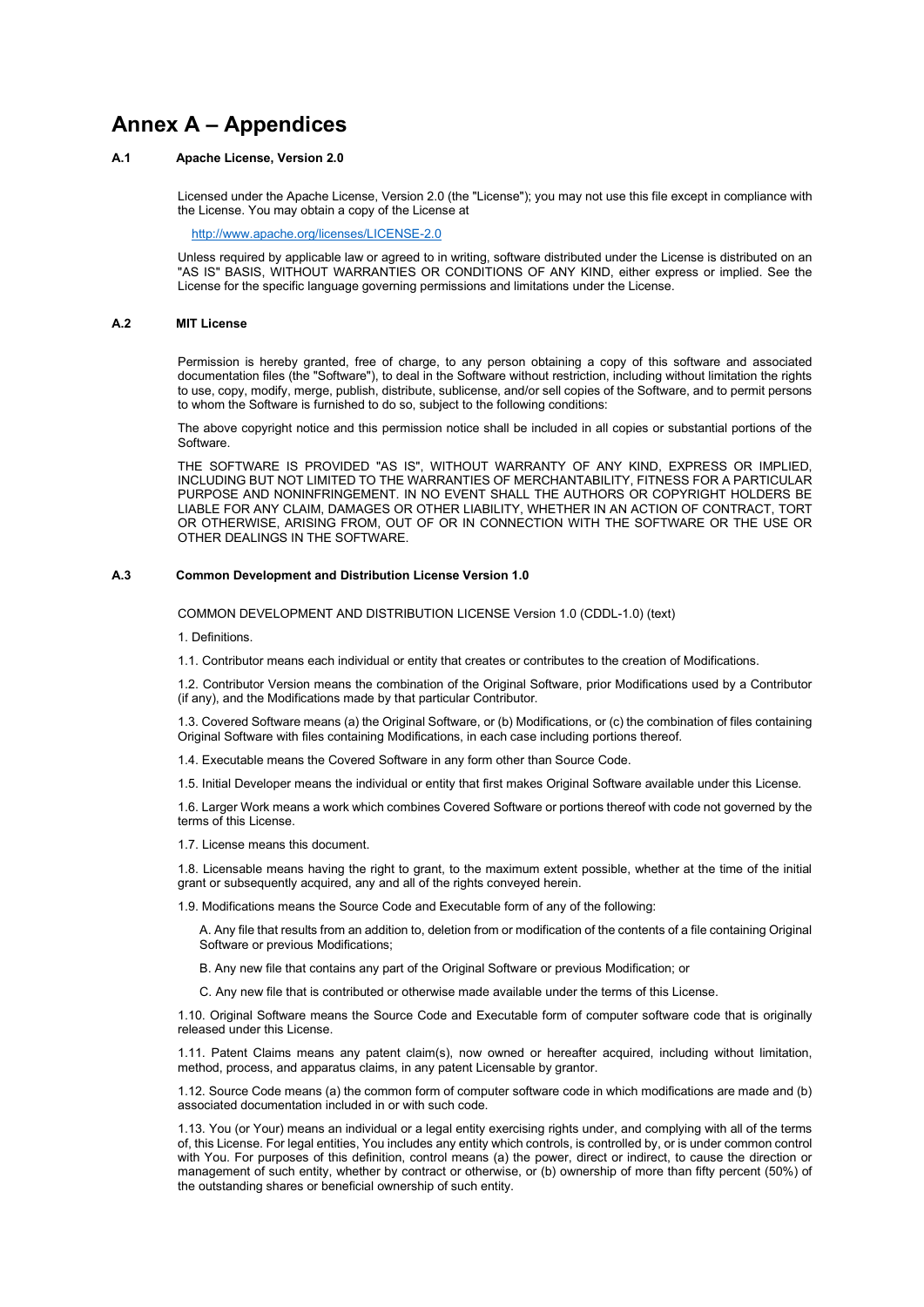#### 2. License Grants.

2.1. The Initial Developer Grant.

Conditioned upon Your compliance with Section 3.1 below and subject to third party intellectual property claims, the Initial Developer hereby grants You a world-wide, royalty-free, non-exclusive license:

(a) under intellectual property rights (other than patent or trademark) Licensable by Initial Developer, to use, reproduce, modify, display, perform, sublicense and distribute the Original Software (or portions thereof), with or without Modifications, and/or as part of a Larger Work; and

(b) under Patent Claims infringed by the making, using or selling of Original Software, to make, have made, use, practice, sell, and offer for sale, and/or otherwise dispose of the Original Software (or portions thereof).

(c) The licenses granted in Sections 2.1(a) and (b) are effective on the date Initial Developer first distributes or otherwise makes the Original Software available to a third party under the terms of this License.

(d) Notwithstanding Section 2.1(b) above, no patent license is granted: (1) for code that You delete from the Original Software, or (2) for infringements caused by: (i) the modification of the Original Software, or (ii) the combination of the Original Software with other software or devices.

#### 2.2. Contributor Grant.

Conditioned upon Your compliance with Section 3.1 below and subject to third party intellectual property claims, each Contributor hereby grants You a world-wide, royalty-free, non-exclusive license:

(a) under intellectual property rights (other than patent or trademark) Licensable by Contributor to use, reproduce, modify, display, perform, sublicense and distribute the Modifications created by such Contributor (or portions thereof), either on an unmodified basis, with other Modifications, as Covered Software and/or as part of a Larger Work; and

(b) under Patent Claims infringed by the making, using, or selling of Modifications made by that Contributor either alone and/or in combination with its Contributor Version (or portions of such combination), to make, use, sell, offer for sale, have made, and/or otherwise dispose of: (1) Modifications made by that Contributor (or portions thereof); and (2) the combination of Modifications made by that Contributor with its Contributor Version (or portions of such combination).

(c) The licenses granted in Sections 2.2(a) and 2.2(b) are effective on the date Contributor first distributes or otherwise makes the Modifications available to a third party.

(d) Notwithstanding Section 2.2(b) above, no patent license is granted: (1) for any code that Contributor has deleted from the Contributor Version; (2) for infringements caused by: (i) third party modifications of Contributor Version, or (ii) the combination of Modifications made by that Contributor with other software (except as part of the Contributor Version) or other devices; or (3) under Patent Claims infringed by Covered Software in the absence of Modifications made by that Contributor.

3. Distribution Obligations.

#### 3.1. Availability of Source Code.

Any Covered Software that You distribute or otherwise make available in Executable form must also be made available in Source Code form and that Source Code form must be distributed only under the terms of this License. You must include a copy of this License with every copy of the Source Code form of the Covered Software You distribute or otherwise make available. You must inform recipients of any such Covered Software in Executable form as to how they can obtain such Covered Software in Source Code form in a reasonable manner on or through a medium customarily used for software exchange.

#### 3.2. Modifications.

The Modifications that You create or to which You contribute are governed by the terms of this License. You represent that You believe Your Modifications are Your original creation(s) and/or You have sufficient rights to grant the rights conveyed by this License.

#### 3.3. Required Notices.

You must include a notice in each of Your Modifications that identifies You as the Contributor of the Modification. You may not remove or alter any copyright, patent or trademark notices contained within the Covered Software, or any notices of licensing or any descriptive text giving attribution to any Contributor or the Initial Developer.

#### 3.4. Application of Additional Terms.

You may not offer or impose any terms on any Covered Software in Source Code form that alters or restricts the applicable version of this License or the recipients rights hereunder. You may choose to offer, and to charge a fee for, warranty, support, indemnity or liability obligations to one or more recipients of Covered Software. However, you may do so only on Your own behalf, and not on behalf of the Initial Developer or any Contributor. You must make it absolutely clear that any such warranty, support, indemnity or liability obligation is offered by You alone, and You hereby agree to indemnify the Initial Developer and every Contributor for any liability incurred by the Initial Developer or such Contributor as a result of warranty, support, indemnity or liability terms You offer.

#### 3.5. Distribution of Executable Versions.

You may distribute the Executable form of the Covered Software under the terms of this License or under the terms of a license of Your choice, which may contain terms different from this License, provided that You are in compliance with the terms of this License and that the license for the Executable form does not attempt to limit or alter the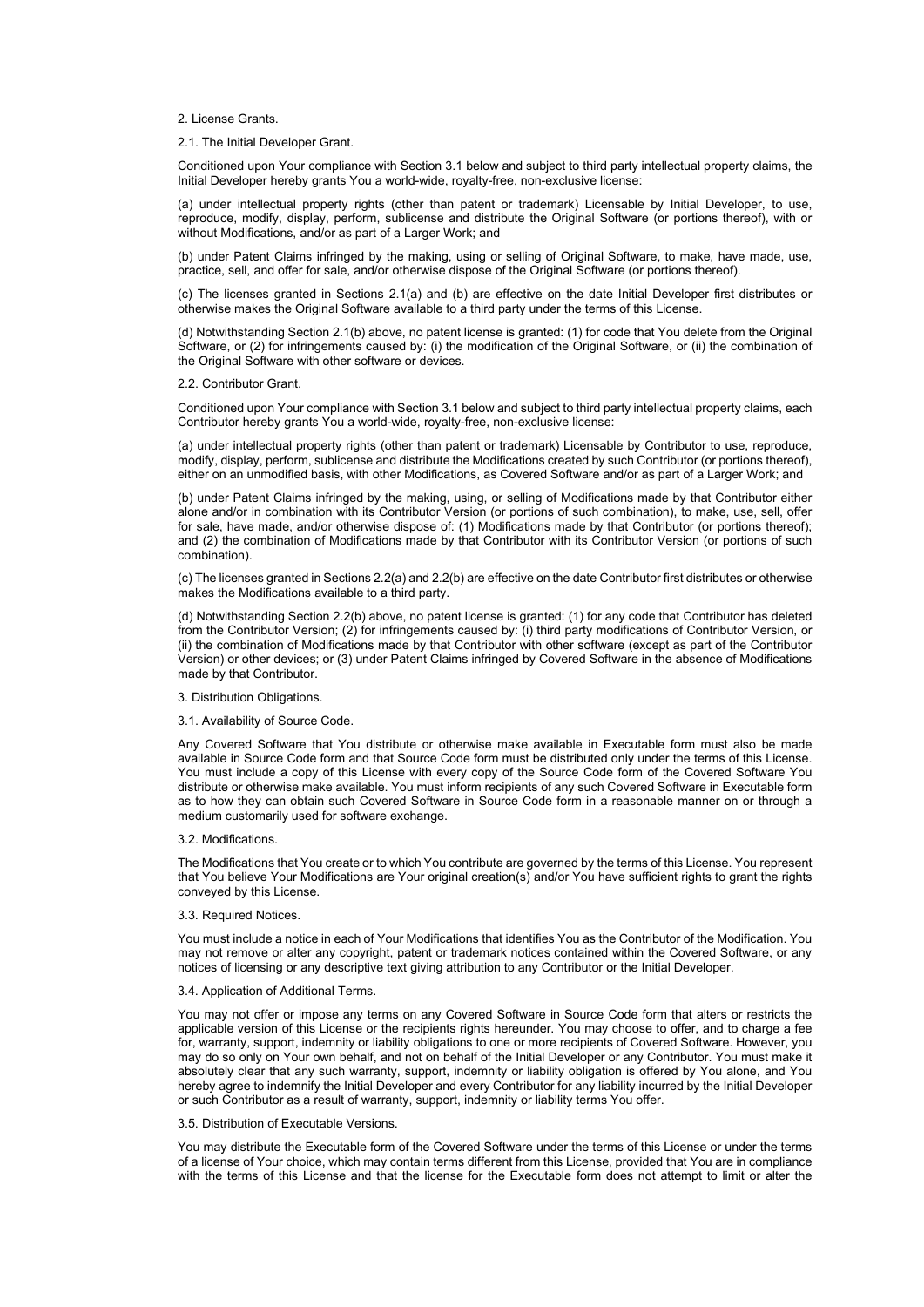recipients rights in the Source Code form from the rights set forth in this License. If You distribute the Covered Software in Executable form under a different license, You must make it absolutely clear that any terms which differ from this License are offered by You alone, not by the Initial Developer or Contributor. You hereby agree to indemnify the Initial Developer and every Contributor for any liability incurred by the Initial Developer or such Contributor as a result of any such terms You offer.

#### 3.6. Larger Works.

You may create a Larger Work by combining Covered Software with other code not governed by the terms of this License and distribute the Larger Work as a single product. In such a case, You must make sure the requirements of this License are fulfilled for the Covered Software.

#### 4. Versions of the License.

#### 4.1. New Versions.

Sun Microsystems, Inc. is the initial license steward and may publish revised and/or new versions of this License from time to time. Each version will be given a distinguishing version number. Except as provided in Section 4.3, no one other than the license steward has the right to modify this License.

#### 4.2. Effect of New Versions.

You may always continue to use, distribute or otherwise make the Covered Software available under the terms of the version of the License under which You originally received the Covered Software. If the Initial Developer includes a notice in the Original Software prohibiting it from being distributed or otherwise made available under any subsequent version of the License, You must distribute and make the Covered Software available under the terms of the version of the License under which You originally received the Covered Software. Otherwise, You may also choose to use, distribute or otherwise make the Covered Software available under the terms of any subsequent version of the License published by the license steward.

#### 4.3. Modified Versions.

When You are an Initial Developer and You want to create a new license for Your Original Software, You may create and use a modified version of this License if You: (a) rename the license and remove any references to the name of the license steward (except to note that the license differs from this License); and (b) otherwise make it clear that the license contains terms which differ from this License.

#### 5. DISCLAIMER OF WARRANTY.

COVERED SOFTWARE IS PROVIDED UNDER THIS LICENSE ON AN AS IS BASIS, WITHOUT WARRANTY OF ANY KIND, EITHER EXPRESSED OR IMPLIED, INCLUDING, WITHOUT LIMITATION, WARRANTIES THAT THE COVERED SOFTWARE IS FREE OF DEFECTS, MERCHANTABLE, FIT FOR A PARTICULAR PURPOSE OR NON-INFRINGING. THE ENTIRE RISK AS TO THE QUALITY AND PERFORMANCE OF THE COVERED SOFTWARE IS WITH YOU. SHOULD ANY COVERED SOFTWARE PROVE DEFECTIVE IN ANY RESPECT, YOU (NOT THE INITIAL DEVELOPER OR ANY OTHER CONTRIBUTOR) ASSUME THE COST OF ANY NECESSARY SERVICING, REPAIR OR CORRECTION. THIS DISCLAIMER OF WARRANTY CONSTITUTES AN ESSENTIAL PART OF THIS LICENSE. NO USE OF ANY COVERED SOFTWARE IS AUTHORIZED HEREUNDER EXCEPT UNDER THIS DISCLAIMER.

#### 6. TERMINATION.

6.1. This License and the rights granted hereunder will terminate automatically if You fail to comply with terms herein and fail to cure such breach within 30 days of becoming aware of the breach. Provisions which, by their nature, must remain in effect beyond the termination of this License shall survive.

6.2. If You assert a patent infringement claim (excluding declaratory judgment actions) against Initial Developer or a Contributor (the Initial Developer or Contributor against whom You assert such claim is referred to as Participant) alleging that the Participant Software (meaning the Contributor Version where the Participant is a Contributor or the Original Software where the Participant is the Initial Developer) directly or indirectly infringes any patent, then any and all rights granted directly or indirectly to You by such Participant, the Initial Developer (if the Initial Developer is not the Participant) and all Contributors under Sections 2.1 and/or 2.2 of this License shall, upon 60 days notice from Participant terminate prospectively and automatically at the expiration of such 60 day notice period, unless if within such 60 day period You withdraw Your claim with respect to the Participant Software against such Participant either unilaterally or pursuant to a written agreement with Participant.

6.3. In the event of termination under Sections 6.1 or 6.2 above, all end user licenses that have been validly granted by You or any distributor hereunder prior to termination (excluding licenses granted to You by any distributor) shall survive termination.

#### 7. LIMITATION OF LIABILITY.

UNDER NO CIRCUMSTANCES AND UNDER NO LEGAL THEORY, WHETHER TORT (INCLUDING NEGLIGENCE), CONTRACT, OR OTHERWISE, SHALL YOU, THE INITIAL DEVELOPER, ANY OTHER CONTRIBUTOR, OR ANY DISTRIBUTOR OF COVERED SOFTWARE, OR ANY SUPPLIER OF ANY OF SUCH PARTIES, BE LIABLE TO ANY PERSON FOR ANY INDIRECT, SPECIAL, INCIDENTAL, OR CONSEQUENTIAL DAMAGES OF ANY CHARACTER INCLUDING, WITHOUT LIMITATION, DAMAGES FOR LOST PROFITS, LOSS OF GOODWILL, WORK STOPPAGE, COMPUTER FAILURE OR MALFUNCTION, OR ANY AND ALL OTHER COMMERCIAL DAMAGES OR LOSSES, EVEN IF SUCH PARTY SHALL HAVE BEEN INFORMED OF THE POSSIBILITY OF SUCH DAMAGES. THIS LIMITATION OF LIABILITY SHALL NOT APPLY TO LIABILITY FOR DEATH OR PERSONAL INJURY RESULTING FROM SUCH PARTYS NEGLIGENCE TO THE EXTENT APPLICABLE LAW PROHIBITS SUCH LIMITATION. SOME JURISDICTIONS DO NOT ALLOW THE EXCLUSION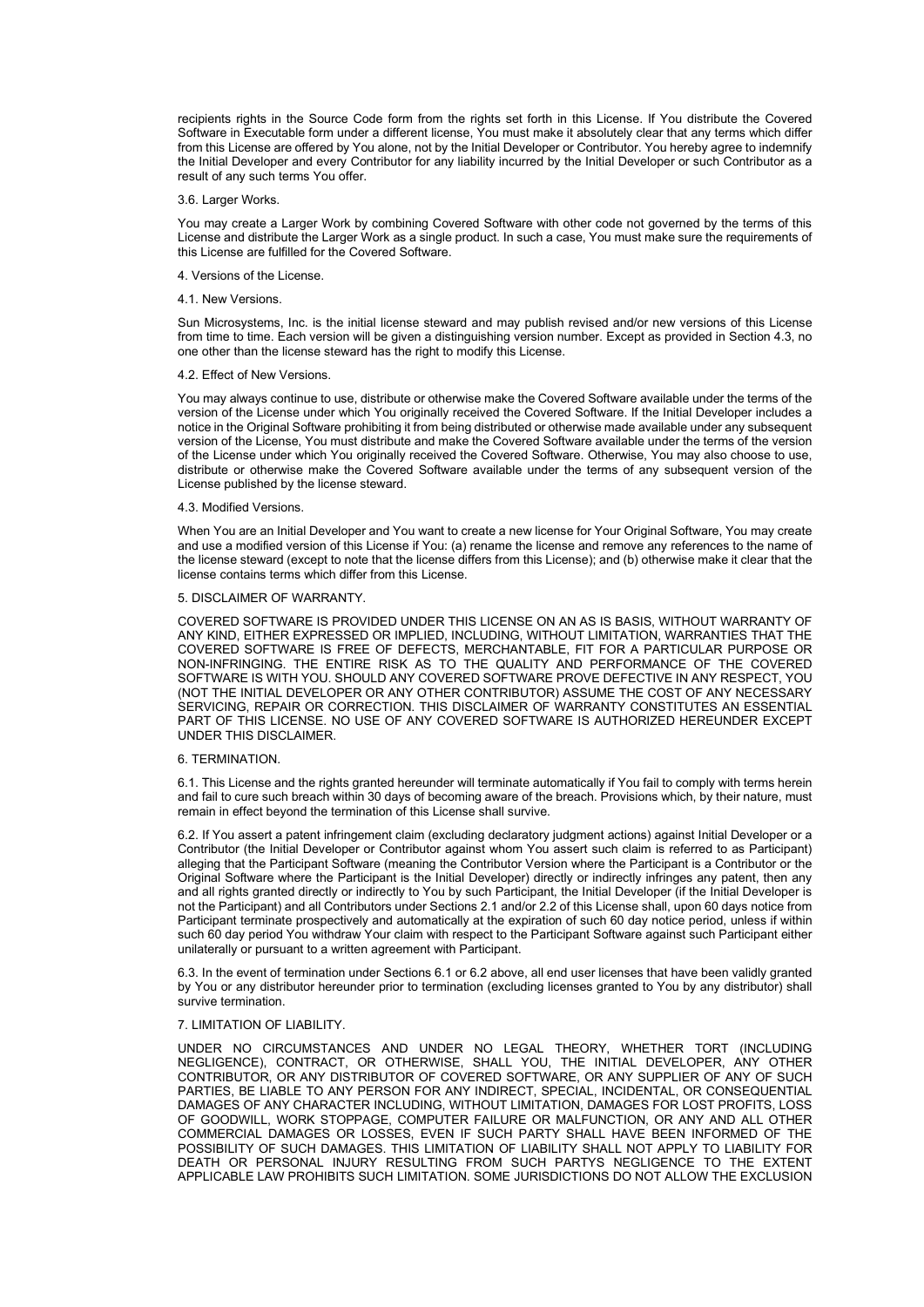OR LIMITATION OF INCIDENTAL OR CONSEQUENTIAL DAMAGES, SO THIS EXCLUSION AND LIMITATION MAY NOT APPLY TO YOU.

#### 8. U.S. GOVERNMENT END USERS.

The Covered Software is a commercial item, as that term is defined in 48 C.F.R. 2.101 (Oct. 1995), consisting of commercial computer software (as that term is defined at 48 C.F.R. 252.227-7014(a)(1)) and commercial computer software documentation as such terms are used in 48 C.F.R. 12.212 (Sept. 1995). Consistent with 48 C.F.R. 12.212 and 48 C.F.R. 227.7202-1 through 227.7202-4 (June 1995), all U.S. Government End Users acquire Covered Software with only those rights set forth herein. This U.S. Government Rights clause is in lieu of, and supersedes, any other FAR, DFAR, or other clause or provision that addresses Government rights in computer software under this License.

#### 9. MISCELLANEOUS.

This License represents the complete agreement concerning subject matter hereof. If any provision of this License is held to be unenforceable, such provision shall be reformed only to the extent necessary to make it enforceable. This License shall be governed by the law of the jurisdiction specified in a notice contained within the Original Software (except to the extent applicable law, if any, provides otherwise), excluding such jurisdictions conflict-of-law provisions. Any litigation relating to this License shall be subject to the jurisdiction of the courts located in the jurisdiction and venue specified in a notice contained within the Original Software, with the losing party responsible for costs, including, without limitation, court costs and reasonable attorneys fees and expenses. The application of the United Nations Convention on Contracts for the International Sale of Goods is expressly excluded. Any law or regulation which provides that the language of a contract shall be construed against the drafter shall not apply to this License. You agree that You alone are responsible for compliance with the United States export administration regulations (and the export control laws and regulation of any other countries) when You use, distribute or otherwise make available any Covered Software.

#### 10. RESPONSIBILITY FOR CLAIMS.

As between Initial Developer and the Contributors, each party is responsible for claims and damages arising, directly or indirectly, out of its utilization of rights under this License and You agree to work with Initial Developer and Contributors to distribute such responsibility on an equitable basis. Nothing herein is intended or shall be deemed to constitute any admission of liability.

#### **A.4 BSD**

Redistribution and use in source and binary forms, with or without modification, are permitted provided that the following conditions are met:

Redistributions of source code must retain the above copyright notice, this list of conditions and the following disclaimer.

Redistributions in binary form must reproduce the above copyright notice, this list of conditions and the following disclaimer in the documentation and/or other materials provided with the distribution.

Neither the name of the author nor the names of its contributors may be used to endorse or promote products derived from this software without specific prior written permission.

THIS SOFTWARE IS PROVIDED BY THE COPYRIGHT HOLDERS AND CONTRIBUTORS "AS IS" AND ANY EXPRESS OR IMPLIED WARRANTIES, INCLUDING, BUT NOT LIMITED TO, THE IMPLIED WARRANTIES OF MERCHANTABILITY AND FITNESS FOR A PARTICULAR PURPOSE ARE DISCLAIMED. IN NO EVENT SHALL THE COPYRIGHT OWNER OR CONTRIBUTORS BE LIABLE FOR ANY DIRECT, INDIRECT, INCIDENTAL, SPECIAL, EXEMPLARY, OR CONSEQUENTIAL DAMAGES (INCLUDING, BUT NOT LIMITED TO, PROCUREMENT OF SUBSTITUTE GOODS OR SERVICES; LOSS OF USE, DATA, OR PROFITS; OR BUSINESS INTERRUPTION) HOWEVER CAUSED AND ON ANY THEORY OF LIABILITY, WHETHER IN CONTRACT, STRICT LIABILITY, OR TORT (INCLUDING NEGLIGENCE OR OTHERWISE) ARISING IN ANY WAY OUT OF THE USE OF THIS SOFTWARE, EVEN IF ADVISED OF THE POSSIBILITY OF SUCH DAMAGE.

#### **A.5 Apache Software License, Version 1.1**

Redistribution and use in source and binary forms, with or without modification, are permitted provided that the following conditions are met:

1. Redistributions of source code must retain the above copyright notice, this list of conditions and the following disclaimer.

2. Redistributions in binary form must reproduce the above copyright notice, this list of conditions and the following disclaimer in the documentation and/or other materials provided with the distribution.

3. The end-user documentation included with the redistribution, if any, must include the following acknowlegement:

"This product includes software developed by the Apache Software Foundation [\(http://www.apache.org/\)](http://www.apache.org/)."

Alternately, this acknowlegement may appear in the software itself, if and wherever such third-party acknowlegements normally appear.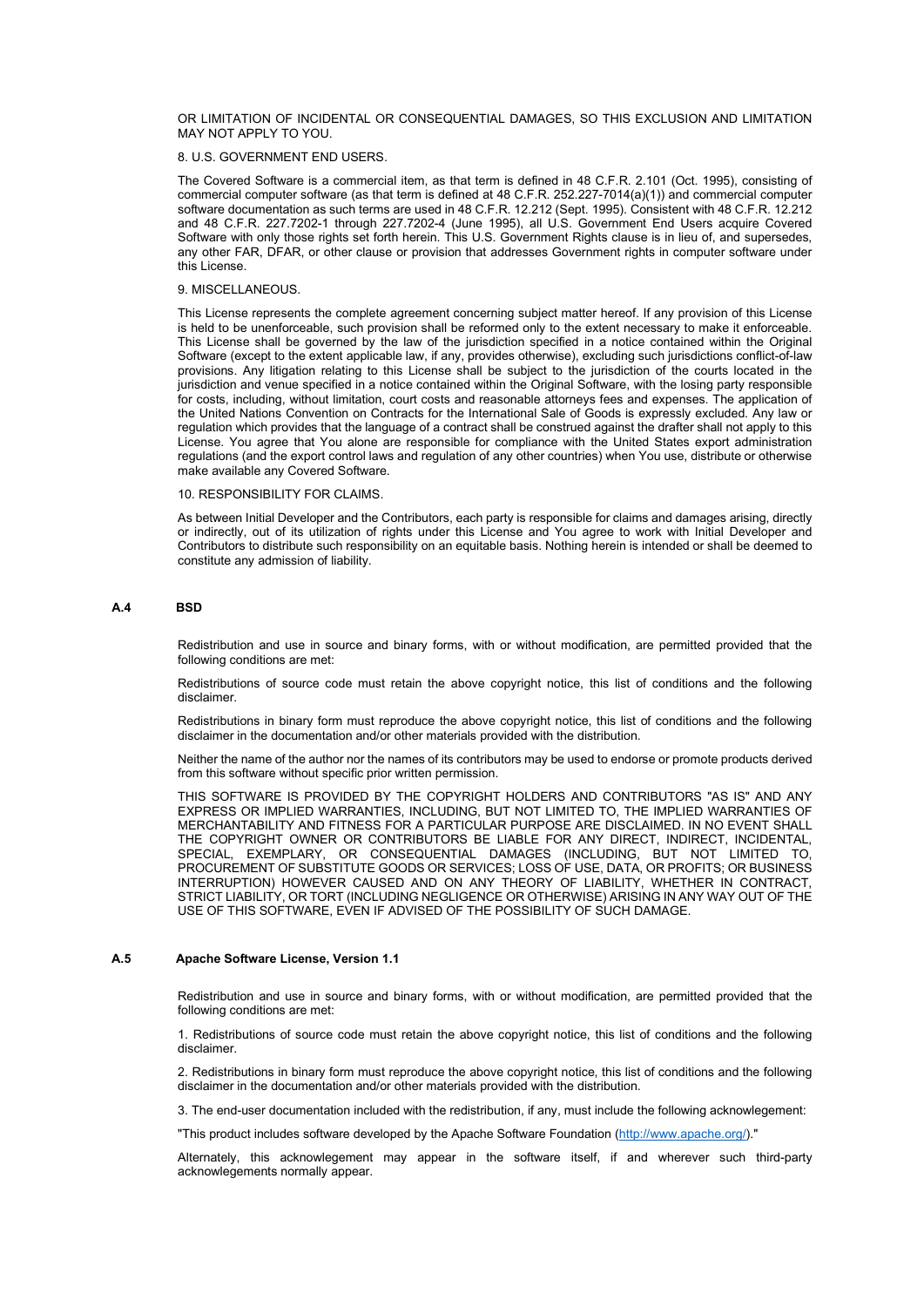4. The names "The Jakarta Project", "Commons", and "Apache Software Foundation" must not be used to endorse or promote products derived from this software without prior written permission. For written permission, please contact [apache@apache.org.](mailto:apache@apache.org)

5. Products derived from this software may not be called "Apache" nor may "Apache" appear in their names without prior written permission of the Apache Group.

THIS SOFTWARE IS PROVIDED ``AS IS'' AND ANY EXPRESSED OR IMPLIED WARRANTIES, INCLUDING, BUT NOT LIMITED TO, THE IMPLIED WARRANTIES OF MERCHANTABILITY AND FITNESS FOR A PARTICULAR PURPOSE ARE DISCLAIMED. IN NO EVENT SHALL THE APACHE SOFTWARE FOUNDATION OR ITS CONTRIBUTORS BE LIABLE FOR ANY DIRECT, INDIRECT, INCIDENTAL, SPECIAL, EXEMPLARY, OR CONSEQUENTIAL DAMAGES (INCLUDING, BUT NOT LIMITED TO, PROCUREMENT OF SUBSTITUTE GOODS OR SERVICES; LOSS OF USE, DATA, OR PROFITS; OR BUSINESS INTERRUPTION) HOWEVER CAUSED AND ON ANY THEORY OF LIABILITY, WHETHER IN CONTRACT, STRICT LIABILITY, OR TORT (INCLUDING NEGLIGENCE OR OTHERWISE) ARISING IN ANY WAY OUT OF THE USE OF THIS SOFTWARE, EVEN IF ADVISED OF THE POSSIBILITY OF SUCH DAMAGE.

=================

This software consists of voluntary contributions made by many individuals on behalf of the Apache Software Foundation. For more information on the Apache Software Foundation, please se[e http://www.apache.org/.](http://www.apache.org/)

#### **A.6 HSQLDB License**

Redistribution and use in source and binary forms, with or without modification, are permitted provided that the following conditions are met:

Redistributions of source code must retain the above copyright notice, this list of conditions and the following disclaimer.

Redistributions in binary form must reproduce the above copyright notice, this list of conditions and the following disclaimer in the documentation and/or other materials provided with the distribution.

Neither the name of the Hypersonic SQL Group nor the names of its contributors may be used to endorse or promote products derived from this software without specific prior written permission.

THIS SOFTWARE IS PROVIDED BY THE COPYRIGHT HOLDERS AND CONTRIBUTORS "AS IS" AND ANY EXPRESS OR IMPLIED WARRANTIES, INCLUDING, BUT NOT LIMITED TO, THE IMPLIED WARRANTIES OF MERCHANTABILITY AND FITNESS FOR A PARTICULAR PURPOSE ARE DISCLAIMED. IN NO EVENT SHALL THE HYPERSONIC SQL GROUP, OR CONTRIBUTORS BE LIABLE FOR ANY DIRECT, INDIRECT, INCIDENTAL, SPECIAL, EXEMPLARY, OR CONSEQUENTIAL DAMAGES (INCLUDING, BUT NOT LIMITED TO, PROCUREMENT OF SUBSTITUTE GOODS OR SERVICES; LOSS OF USE, DATA, OR PROFITS; OR BUSINESS INTERRUPTION) HOWEVER CAUSED AND ON ANY THEORY OF LIABILITY, WHETHER IN CONTRACT, STRICT LIABILITY, OR TORT (INCLUDING NEGLIGENCE OR OTHERWISE) ARISING IN ANY WAY OUT OF THE USE OF THIS SOFTWARE, EVEN IF ADVISED OF THE POSSIBILITY OF SUCH DAMAGE.

This software consists of voluntary contributions made by many individuals on behalf of the Hypersonic SQL Group. For work added by the HSQL Development Group:

Copyright (c) 2001-2004, The HSQL Development Group. All rights reserved.

Redistribution and use in source and binary forms, with or without modification, are permitted provided that the following conditions are met:

Redistributions of source code must retain the above copyright notice, this list of conditions and the following disclaimer.

Redistributions in binary form must reproduce the above copyright notice, this list of conditions and the following disclaimer in the documentation and/or other materials provided with the distribution.

Neither the name of the HSQL Development Group nor the names of its contributors may be used to endorse or promote products derived from this software without specific prior written permission.

THIS SOFTWARE IS PROVIDED BY THE COPYRIGHT HOLDERS AND CONTRIBUTORS "AS IS"AND ANY EXPRESS OR IMPLIED WARRANTIES, INCLUDING, BUT NOT LIMITED TO, THE IMPLIED WARRANTIES OF MERCHANTABILITY AND FITNESS FOR A PARTICULAR PURPOSE ARE DISCLAIMED. IN NO EVENT SHALL HSQL DEVELOPMENT GROUP, HSQLDB.ORG, OR CONTRIBUTORS BE LIABLE FOR ANY DIRECT, INDIRECT, INCIDENTAL, SPECIAL, EXEMPLARY, OR CONSEQUENTIAL DAMAGES (INCLUDING, BUT NOT LIMITED TO, PROCUREMENT OF SUBSTITUTE GOODS OR SERVICES; LOSS OF USE, DATA, OR PROFITS; OR BUSINESS INTERRUPTION) HOWEVER CAUSED AND ON ANY THEORY OF LIABILITY, WHETHER IN CONTRACT, STRICT LIABILITY, OR TORT (INCLUDING NEGLIGENCE OR OTHERWISE) ARISING IN ANY WAY OUT OF THE USE OF THIS SOFTWARE, EVEN IF ADVISED OF THE POSSIBILITY OF SUCH DAMAGE.

#### **A.7 Mozilla Public License**

The contents of this file are subject to the Mozilla Public License Version 1.1 (the "License"); you may not use this file except in compliance with the License. You may obtain a copy of the License at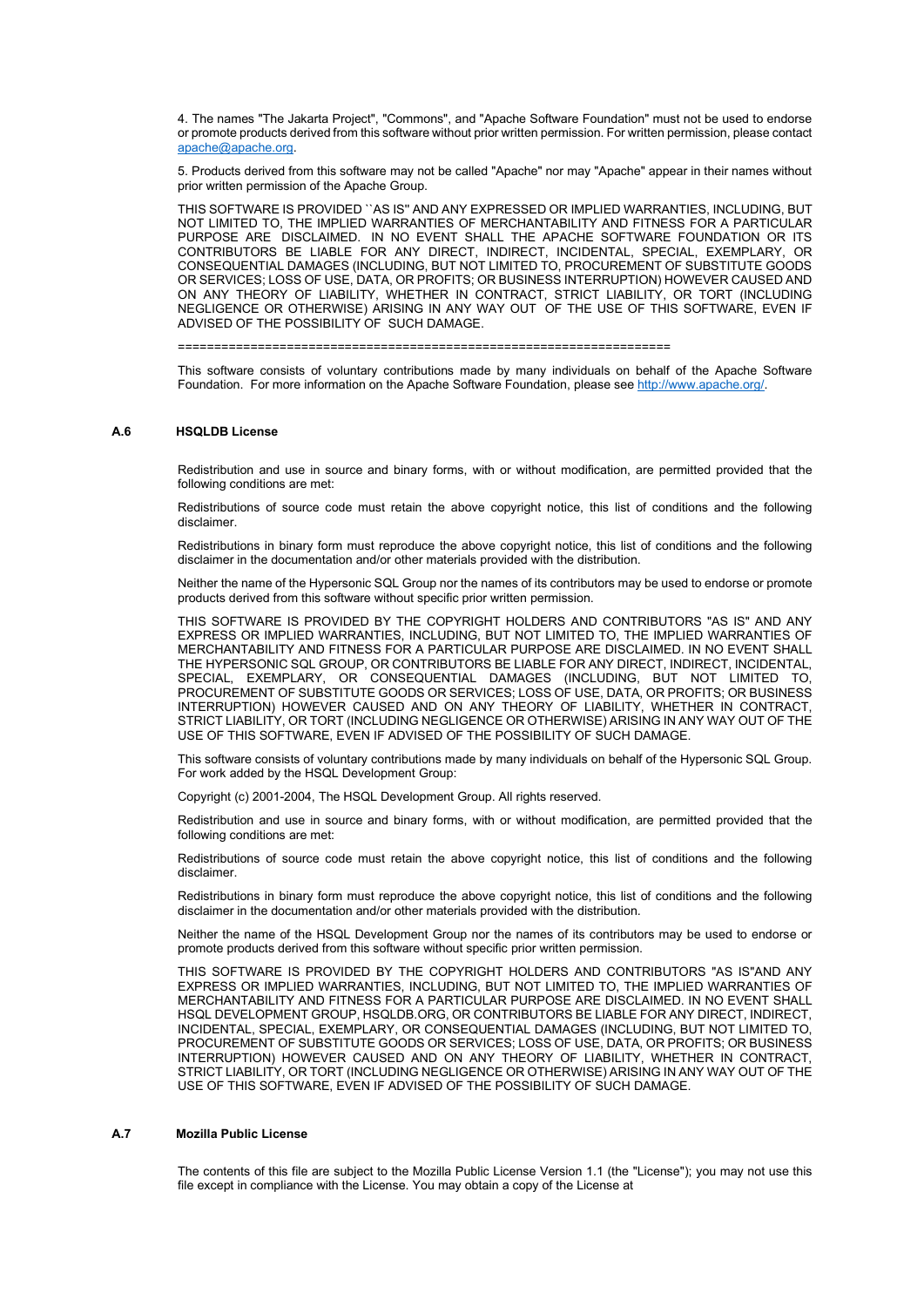#### <http://www.mozilla.org/MPL/>

Software distributed under the License is distributed on an "AS IS" basis, WITHOUT WARRANTY OF ANY KIND, either express or implied. See the License for the specific language governing rights and limitations under the License.

The Original Code is Javassist.

The Initial Developer of the Original Code is Shigeru Chiba. Portions created by the Initial Developer are:

Copyright (C) 1999- Shigeru Chiba. All Rights Reserved.

Contributor(s): Bill Burke, Jason T. Greene.

#### **A.8 Eclipse Public License**

THE ACCOMPANYING PROGRAM IS PROVIDED UNDER THE TERMS OF THIS ECLIPSE PUBLIC LICENSE ("AGREEMENT"). ANY USE, REPRODUCTION OR DISTRIBUTION OF THE PROGRAM CONSTITUTES RECIPIENT'S ACCEPTANCE OF THIS AGREEMENT.

#### **1. DEFINITIONS**

"Contribution" means:

a) in the case of the initial Contributor, the initial code and documentation distributed under this Agreement, and

b) in the case of each subsequent Contributor:

i) changes to the Program, and

ii) additions to the Program;

where such changes and/or additions to the Program originate from and are distributed by that particular Contributor. A Contribution 'originates' from a Contributor if it was added to the Program by such Contributor itself or anyone acting on such Contributor's behalf. Contributions do not include additions to the Program which: (i) are separate modules of software distributed in conjunction with the Program under their own license agreement, and (ii) are not derivative works of the Program.

"Contributor" means any person or entity that distributes the Program.

"Licensed Patents" mean patent claims licensable by a Contributor which are necessarily infringed by the use or sale of its Contribution alone or when combined with the Program.

"Program" means the Contributions distributed in accordance with this Agreement.

"Recipient" means anyone who receives the Program under this Agreement, including all Contributors.

#### **2. GRANT OF RIGHTS**

a) Subject to the terms of this Agreement, each Contributor hereby grants Recipient a non-exclusive, worldwide, royalty-free copyright license to reproduce, prepare derivative works of, publicly display, publicly perform, distribute and sublicense the Contribution of such Contributor, if any, and such derivative works, in source code and object code form.

b) Subject to the terms of this Agreement, each Contributor hereby grants Recipient a non-exclusive, worldwide, royalty-free patent license under Licensed Patents to make, use, sell, offer to sell, import and otherwise transfer the Contribution of such Contributor, if any, in source code and object code form. This patent license shall apply to the combination of the Contribution and the Program if, at the time the Contribution is added by the Contributor, such addition of the Contribution causes such combination to be covered by the Licensed Patents. The patent license shall not apply to any other combinations which include the Contribution. No hardware per se is licensed hereunder.

c) Recipient understands that although each Contributor grants the licenses to its Contributions set forth herein, no assurances are provided by any Contributor that the Program does not infringe the patent or other intellectual property rights of any other entity. Each Contributor disclaims any liability to Recipient for claims brought by any other entity based on infringement of intellectual property rights or otherwise. As a condition to exercising the rights and licenses granted hereunder, each Recipient hereby assumes sole responsibility to secure any other intellectual property rights needed, if any. For example, if a third party patent license is required to allow Recipient to distribute the Program, it is Recipient's responsibility to acquire that license before distributing the Program.

d) Each Contributor represents that to its knowledge it has sufficient copyright rights in its Contribution, if any, to grant the copyright license set forth in this Agreement.

#### **3. REQUIREMENTS**

A Contributor may choose to distribute the Program in object code form under its own license agreement, provided that:

a) it complies with the terms and conditions of this Agreement; and

b) its license agreement: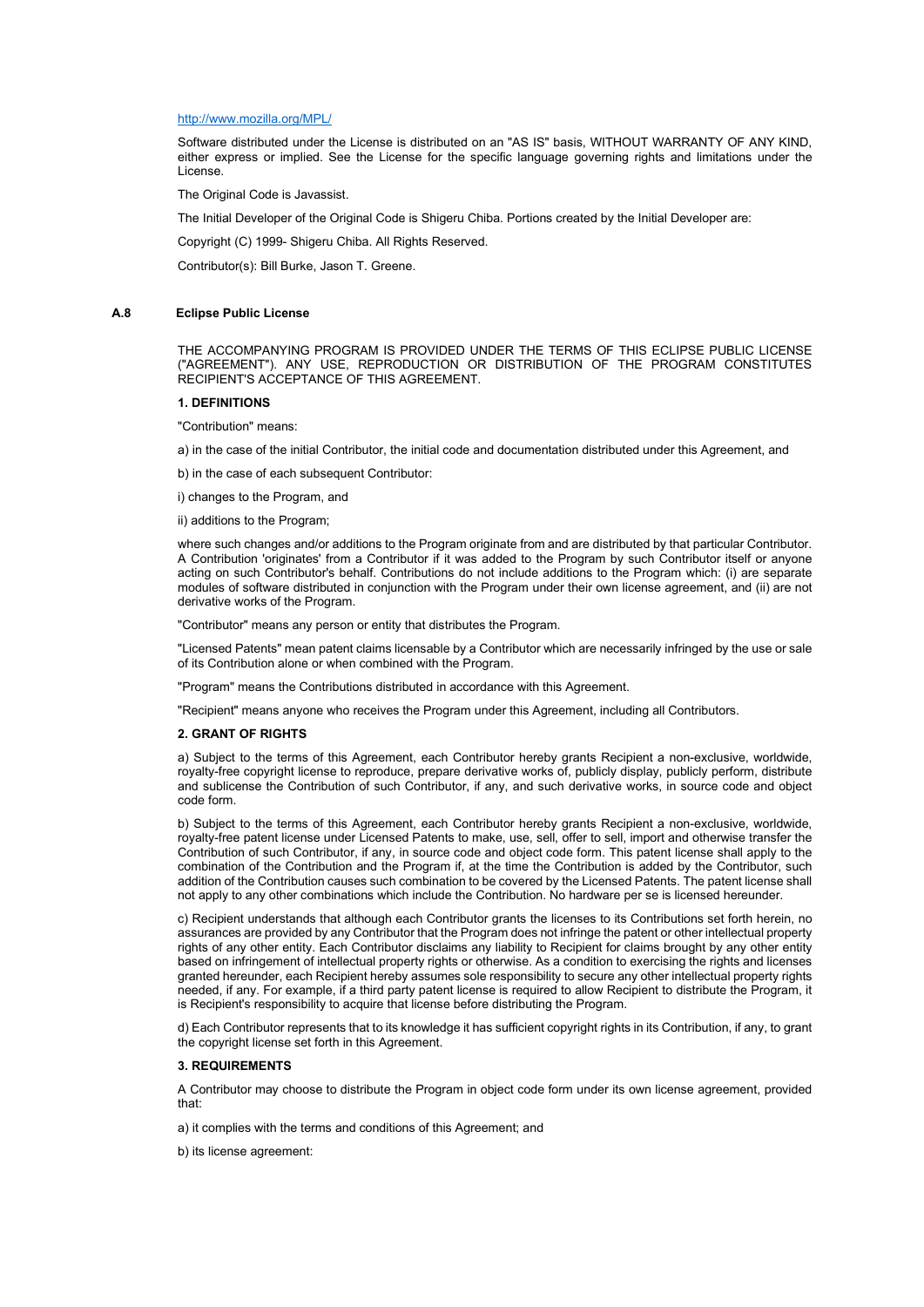i) effectively disclaims on behalf of all Contributors all warranties and conditions, express and implied, including warranties or conditions of title and non-infringement, and implied warranties or conditions of merchantability and fitness for a particular purpose;

ii) effectively excludes on behalf of all Contributors all liability for damages, including direct, indirect, special, incidental and consequential damages, such as lost profits;

iii) states that any provisions which differ from this Agreement are offered by that Contributor alone and not by any other party; and

iv) states that source code for the Program is available from such Contributor, and informs licensees how to obtain it in a reasonable manner on or through a medium customarily used for software exchange.

When the Program is made available in source code form:

a) it must be made available under this Agreement; and

b) a copy of this Agreement must be included with each copy of the Program.

Contributors may not remove or alter any copyright notices contained within the Program.

Each Contributor must identify itself as the originator of its Contribution, if any, in a manner that reasonably allows subsequent Recipients to identify the originator of the Contribution.

#### **4. COMMERCIAL DISTRIBUTION**

Commercial distributors of software may accept certain responsibilities with respect to end users, business partners and the like. While this license is intended to facilitate the commercial use of the Program, the Contributor who includes the Program in a commercial product offering should do so in a manner which does not create potential liability for other Contributors. Therefore, if a Contributor includes the Program in a commercial product offering, such Contributor ("Commercial Contributor") hereby agrees to defend and indemnify every other Contributor ("Indemnified Contributor") against any losses, damages and costs (collectively "Losses") arising from claims, lawsuits and other legal actions brought by a third party against the Indemnified Contributor to the extent caused by the acts or omissions of such Commercial Contributor in connection with its distribution of the Program in a commercial product offering. The obligations in this section do not apply to any claims or Losses relating to any actual or alleged intellectual property infringement. In order to qualify, an Indemnified Contributor must: a) promptly notify the Commercial Contributor in writing of such claim, and b) allow the Commercial Contributor to control, and cooperate with the Commercial Contributor in, the defense and any related settlement negotiations. The Indemnified Contributor may participate in any such claim at its own expense.

For example, a Contributor might include the Program in a commercial product offering, Product X. That Contributor is then a Commercial Contributor. If that Commercial Contributor then makes performance claims, or offers warranties related to Product X, those performance claims and warranties are such Commercial Contributor's responsibility alone. Under this section, the Commercial Contributor would have to defend claims against the other Contributors related to those performance claims and warranties, and if a court requires any other Contributor to pay any damages as a result, the Commercial Contributor must pay those damages.

#### **5. NO WARRANTY**

EXCEPT AS EXPRESSLY SET FORTH IN THIS AGREEMENT, THE PROGRAM IS PROVIDED ON AN "AS IS" BASIS, WITHOUT WARRANTIES OR CONDITIONS OF ANY KIND, EITHER EXPRESS OR IMPLIED INCLUDING, WITHOUT LIMITATION, ANY WARRANTIES OR CONDITIONS OF TITLE, NON-INFRINGEMENT, MERCHANTABILITY OR FITNESS FOR A PARTICULAR PURPOSE. Each Recipient is solely responsible for determining the appropriateness of using and distributing the Program and assumes all risks associated with its exercise of rights under this Agreement , including but not limited to the risks and costs of program errors, compliance with applicable laws, damage to or loss of data, programs or equipment, and unavailability or interruption of operations.

#### **6. DISCLAIMER OF LIABILITY**

EXCEPT AS EXPRESSLY SET FORTH IN THIS AGREEMENT, NEITHER RECIPIENT NOR ANY CONTRIBUTORS SHALL HAVE ANY LIABILITY FOR ANY DIRECT, INDIRECT, INCIDENTAL, SPECIAL, EXEMPLARY, OR CONSEQUENTIAL DAMAGES (INCLUDING WITHOUT LIMITATION LOST PROFITS), HOWEVER CAUSED AND ON ANY THEORY OF LIABILITY, WHETHER IN CONTRACT, STRICT LIABILITY, OR TORT (INCLUDING NEGLIGENCE OR OTHERWISE) ARISING IN ANY WAY OUT OF THE USE OR DISTRIBUTION OF THE PROGRAM OR THE EXERCISE OF ANY RIGHTS GRANTED HEREUNDER, EVEN IF ADVISED OF THE POSSIBILITY OF SUCH DAMAGES.

#### **7. GENERAL**

If any provision of this Agreement is invalid or unenforceable under applicable law, it shall not affect the validity or enforceability of the remainder of the terms of this Agreement, and without further action by the parties hereto, such provision shall be reformed to the minimum extent necessary to make such provision valid and enforceable.

If Recipient institutes patent litigation against any entity (including a cross-claim or counterclaim in a lawsuit) alleging that the Program itself (excluding combinations of the Program with other software or hardware) infringes such Recipient's patent(s), then such Recipient's rights granted under Section 2(b) shall terminate as of the date such litigation is filed.

All Recipient's rights under this Agreement shall terminate if it fails to comply with any of the material terms or conditions of this Agreement and does not cure such failure in a reasonable period of time after becoming aware of such noncompliance. If all Recipient's rights under this Agreement terminate, Recipient agrees to cease use and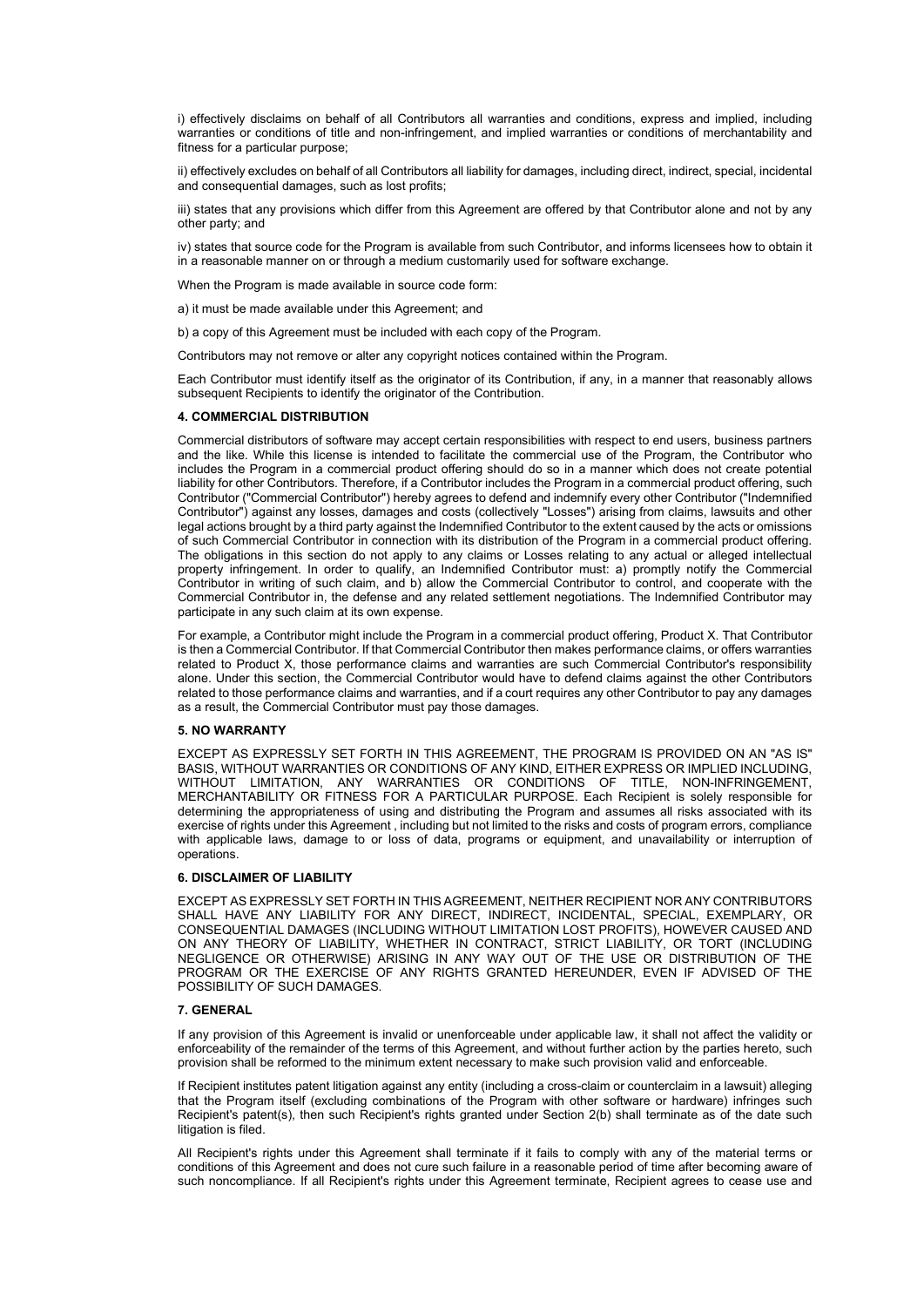distribution of the Program as soon as reasonably practicable. However, Recipient's obligations under this Agreement and any licenses granted by Recipient relating to the Program shall continue and survive.

Everyone is permitted to copy and distribute copies of this Agreement, but in order to avoid inconsistency the Agreement is copyrighted and may only be modified in the following manner. The Agreement Steward reserves the right to publish new versions (including revisions) of this Agreement from time to time. No one other than the Agreement Steward has the right to modify this Agreement. The Eclipse Foundation is the initial Agreement Steward. The Eclipse Foundation may assign the responsibility to serve as the Agreement Steward to a suitable separate entity. Each new version of the Agreement will be given a distinguishing version number. The Program (including Contributions) may always be distributed subject to the version of the Agreement under which it was received. In addition, after a new version of the Agreement is published, Contributor may elect to distribute the Program (including its Contributions) under the new version. Except as expressly stated in Sections 2(a) and 2(b) above, Recipient receives no rights or licenses to the intellectual property of any Contributor under this Agreement, whether expressly, by implication, estoppel or otherwise. All rights in the Program not expressly granted under this Agreement are reserved.

This Agreement is governed by the laws of the State of New York and the intellectual property laws of the United States of America. No party to this Agreement will bring a legal action under this Agreement more than one year after the cause of action arose. Each party waives its rights to a jury trial in any resulting litigation.

#### **A.9 Sun Software License Agreement**

Sun Microsystems, Inc. ("Sun") ENTITLEMENT for SOFTWARE

Licensee/Company: Entity receiving Software.

Effective Date: Date of delivery of the Software to You.

Software: JavaBeans Activation Framework 1.1.1; JavaMail 1.4.1.

License Term: Perpetual (subject to termination under the SLA).

Licensed Unit: Software Copy.

Licensed unit Count: Unlimited.

Permitted Uses:

1. You may reproduce and use the Software for Individual, Commercial, or Research and Instructional Use for the purposes of designing, developing, testing, and running Your applets and application("Programs").

2. Subject to the terms and conditions of this Agreement and restrictions and exceptions set forth in the Software's documentation, You may reproduce and distribute portions of Software identified as a redistributable in the documentation ("Redistributable"), provided that:

(a) you distribute Redistributable complete and unmodified and only bundled as part of Your Programs,

(b) your Programs add significant and primary functionality to the Redistributable,

(c) you distribute Redistributable for the sole purpose of running your Programs,

(d) you do not distribute additional software intended to replace any component(s) of the Redistributable,

(e) you do not remove or alter any proprietary legends or notices contained in or on the Redistributable.

(f) you only distribute the Redistributable subject to a license agreement that protects Sun's interests consistent with the terms contained in this Agreement, and

(g) you agree to defend and indemnify Sun and its licensors from and against any damages, costs, liabilities, settlement amounts and/or expenses (including attorneys' fees) incurred in connection with any claim, lawsuit or action by any third party that arises or results from the use or distribution of any and all Programs and/or Redistributable.

3. Java Technology Restrictions. You may not create, modify, or change the behavior of, or authorize your licensees to create, modify, or change the behavior of, classes, interfaces, or subpackages that are in any way identified as "java", "javax", "sun" or similar convention as specified by Sun in any naming convention designation.

B. Sun Microsystems, Inc. ("Sun")

SOFTWARE LICENSE AGREEMENT

READ THE TERMS OF THIS AGREEMENT ("AGREEMENT") CAREFULLY BEFORE OPENING SOFTWARE MEDIA PACKAGE. BY OPENING SOFTWARE MEDIA PACKAGE, YOU AGREE TO THE TERMS OF THIS AGREEMENT. IF YOU ARE ACCESSING SOFTWARE ELECTRONICALLY, INDICATE YOUR ACCEPTANCE OF THESE TERMS BY SELECTING THE "ACCEPT" BUTTON AT THE END OF THIS AGREEMENT. IF YOU DO NOT AGREE TO ALL OF THE TERMS, PROMPTLY RETURN THE UNUSED SOFTWARE TO YOUR PLACE OF PURCHASE FOR A REFUND OR, IF SOFTWARE IS ACCESSED ELECTRONICALLY, SELECT THE "DECLINE" (OR "EXIT") BUTTON AT THE END OF THIS AGREEMENT. IF YOU HAVE SEPARATELY AGREED TO LICENSE TERMS ("MASTER TERMS") FOR YOUR LICENSE TO THIS SOFTWARE, THEN SECTIONS 1-5 OF THIS AGREEMENT ("SUPPLEMENTAL LICENSE TERMS") SHALL SUPPLEMENT AND SUPERSEDE THE MASTER TERMS IN RELATION TO THIS SOFTWARE.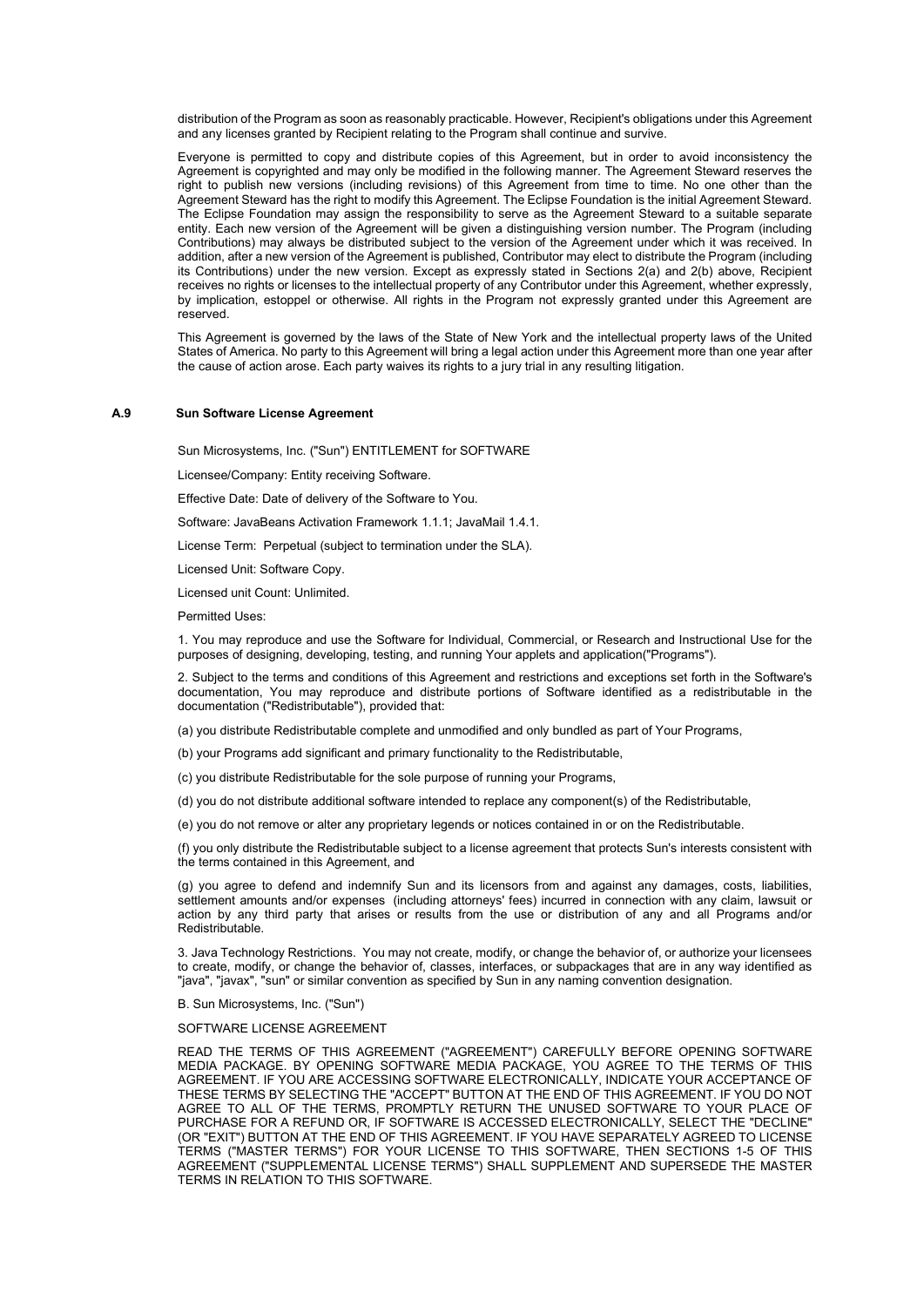#### 1. Definitions.

(a) "Entitlement" means the collective set of applicable documents authorized by Sun evidencing your obligation to pay associated fees (if any) for the license, associated Services, and the authorized scope of use of Software under this Agreement.

(b) "Licensed Unit" means the unit of measure by which your use of Software and/or Service is licensed, as described in your Entitlement.

(c) "Permitted Use" means the licensed Software use(s) authorized in this Agreement as specified in your Entitlement. The Permitted Use for any bundled Sun software not specified in your Entitlement will be evaluation use as provided in Section 3.

(d) "Service" means the service(s) that Sun or its delegate will provide, if any, as selected in your Entitlement and as further described in the applicable service listings a[t www.sun.com/service/servicelist.](http://www.sun.com/service/servicelist)

(e) "Software" means the Sun software described in your Entitlement. Also, certain software may be included for evaluation use under Section 3.

"You" and "Your" means the individual or legal entity specified in the Entitlement, or for evaluation purposes, the entity performing the evaluation.

2. License Grant and Entitlement.

Subject to the terms of your Entitlement, Sun grants you a nonexclusive, nontransferable limited license to use Software for its Permitted Use for the license term. Your Entitlement will specify (a) Software licensed, (b) the Permitted Use, (c) the license term, and (d) the Licensed Units.

Additionally, if your Entitlement includes Services, then it will also specify the (e) Service and (f) service term.

If your rights to Software or Services are limited in duration and the date such rights begin is other than the purchase date, your Entitlement will provide that beginning date(s).

The Entitlement may be delivered to you in various ways depending on the manner in which you obtain Software and Services, for example, the Entitlement may be provided in your receipt, invoice or your contract with Sun or authorized Sun reseller. It may also be in electronic format if you download Software.

#### 3. Permitted Use.

As selected in your Entitlement, one or more of the following Permitted Uses will apply to your use of Software. Unless you have an Entitlement that expressly permits it, you may not use Software for any of the other Permitted Uses. If you don't have an Entitlement, or if your Entitlement doesn't cover additional software delivered to you, then such software is for your Evaluation Use.

(a) Evaluation Use. You may evaluate Software internally for a period of 90 days from your first use.

(b) Research and Instructional Use. You may use Software internally to design, develop and test, and also to provide instruction on such uses.

(c) Individual Use. You may use Software internally for personal, individual use.

(d) Commercial Use. You may use Software internally for your own commercial purposes.

(e) Service Provider Use. You may make Software functionality accessible (but not by providing Software itself or through outsourcing services) to your end users in an extranet deployment, but not to your affiliated companies or to government agencies.

4. Licensed Units.

Your Permitted Use is limited to the number of Licensed Units stated in your Entitlement. If you require additional Licensed Units, you will need additional Entitlement(s).

5. Restrictions.

(a) The copies of Software provided to you under this Agreement are licensed, not sold, to you by Sun. Sun reserves all rights not expressly granted.

(b) You may make a single archival copy of Software, but otherwise may not copy, modify, or distribute Software. However if the Sun documentation accompanying Software lists specific portions of Software, such as header files, class libraries, reference source code, and/or redistributable files, that may be handled differently, you may do so only as provided in the Sun documentation.

(c) You may not rent, lease, lend or encumber Software.

(d) Unless enforcement is prohibited by applicable law, you may not decompile, or reverse engineer Software.

(e) The terms and conditions of this Agreement will apply to any Software updates, provided to you at Sun's discretion, that replace and/or supplement the original Software, unless such update contains a separate license.

(f) You may not publish or provide the results of any benchmark or comparison tests run on Software to any third party without the prior written consent of Sun.

(g) Software is confidential and copyrighted.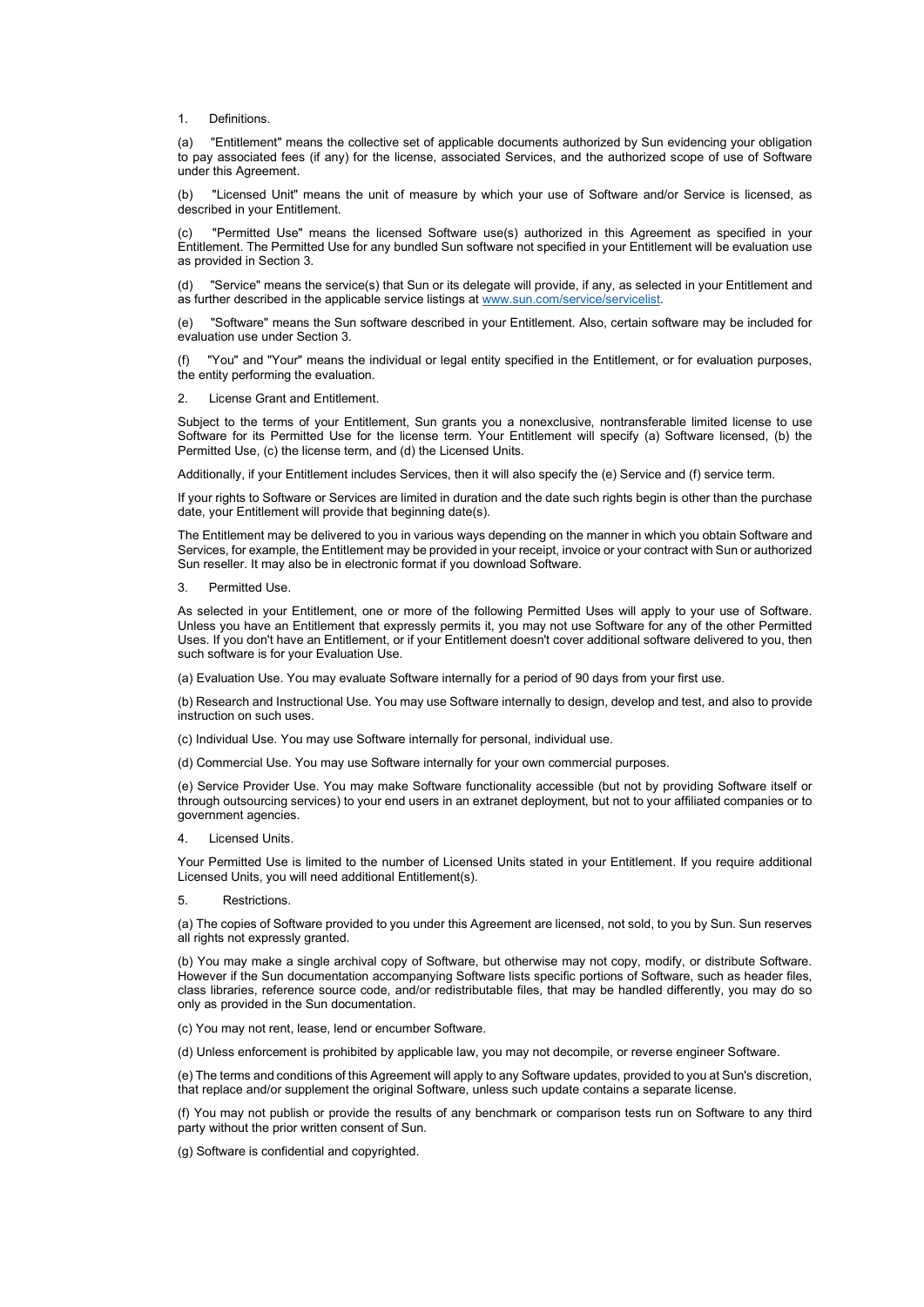(h) Unless otherwise specified, if Software is delivered with embedded or bundled software that enables functionality of Software, you may not use such software on a stand-alone basis or use any portion of such software to interoperate with any program(s) other than Software.

(i) Software may contain programs that perform automated collection of system data and/or automated software updating services. System data collected through such programs may be used by Sun, its subcontractors, and its service delivery partners for the purpose of providing you with remote system services and/or improving Sun's software and systems.

(j) Software is not designed, licensed or intended for use in the design, construction, operation or maintenance of any nuclear facility and Sun and its licensors disclaim any express or implied warranty of fitness for such uses.

(k) No right, title or interest in or to any trademark, service mark, logo or trade name of Sun or its licensors is granted under this Agreement.

#### Term and Termination.

The license and service term are set forth in your Entitlement(s). Your rights under this Agreement will terminate immediately without notice from Sun if you materially breach it or take any action in derogation of Sun's and/or its licensors' rights to Software. Sun may terminate this Agreement should any Software become, or in Sun's reasonable opinion likely to become, the subject of a claim of intellectual property infringement or trade secret misappropriation. Upon termination, you will cease use of, and destroy, Software and confirm compliance in writing to Sun. Sections 1, 5, 6, 7, and 9-15 will survive termination of the Agreement.

#### 7. Java Compatibility and Open Source.

Software may contain Java technology. You may not create additional classes to, or modifications of, the Java technology, except under compatibility requirements available under a separate agreement available a[t www.java.net](http://www.java.net/) [http://www.java.net/.](http://www.java.net/) Sun supports and benefits from the global community of open source developers, and thanks the community for its important contributions and open standards-based technology, which Sun has adopted into many of its products.

Please note that portions of Software may be provided with notices and open source licenses from such communities and third parties that govern the use of those portions, and any licenses granted hereunder do not alter any rights and obligations you may have under such open source licenses, however, the disclaimer of warranty and limitation of liability provisions in this Agreement will apply to all Software in this distribution.

#### 8. Limited Warranty.

Sun warrants to you that for a period of 90 days from the date of purchase, as evidenced by a copy of the receipt, the media on which Software is furnished (if any) will be free of defects in materials and workmanship under normal use. Except for the foregoing, Software is provided "AS IS". Your exclusive remedy and Sun's entire liability under this limited warranty will be at Sun's option to replace Software media or refund the fee paid for Software. Some states do not allow limitations on certain implied warranties, so the above may not apply to you. This limited warranty gives you specific legal rights. You may have others, which vary from state to state.

#### 9. Disclaimer of Warranty.

UNLESS SPECIFIED IN THIS AGREEMENT, ALL EXPRESS OR IMPLIED CONDITIONS, REPRESENTATIONS AND WARRANTIES, INCLUDING ANY IMPLIED WARRANTY OF MERCHANTABILITY, FITNESS FOR A PARTICULAR PURPOSE OR NON-INFRINGEMENT ARE DISCLAIMED, EXCEPT TO THE EXTENT THAT THESE DISCLAIMERS ARE HELD TO BE LEGALLY INVALID.

#### 10. Limitation of Liability.

TO THE EXTENT NOT PROHIBITED BY LAW, IN NO EVENT WILL SUN OR ITS LICENSORS BE LIABLE FOR ANY LOST REVENUE, PROFIT OR DATA, OR FOR SPECIAL, INDIRECT, CONSEQUENTIAL, INCIDENTAL OR PUNITIVE DAMAGES, HOWEVER CAUSED REGARDLESS OF THE THEORY OF LIABILITY, ARISING OUT OF OR RELATED TO THE USE OF OR INABILITY TO USE SOFTWARE, EVEN IF SUN HAS BEEN ADVISED OF THE POSSIBILITY OF SUCH DAMAGES. In no event will Sun's liability to you, whether in contract, tort (including negligence), or otherwise, exceed the amount paid by you for Software under this Agreement. The foregoing limitations will apply even if the above stated warranty fails of its essential purpose. Some states do not allow the exclusion of incidental or consequential damages, so some of the terms above may not be applicable to you.

#### **Export Regulations.**

All Software, documents, technical data, and any other materials delivered under this Agreement are subject to U.S. export control laws and may be subject to export or import regulations in other countries. You agree to comply strictly with these laws and regulations and acknowledge that you have the responsibility to obtain any licenses to export, re-export, or import as may be required after delivery to you.

#### 12. U.S. Government Restricted Rights.

If Software is being acquired by or on behalf of the U.S. Government or by a U.S. Government prime contractor or subcontractor (at any tier), then the Government's rights in Software and accompanying documentation will be only as set forth in this Agreement; this is in accordance with 48 CFR 227.7201 through 227.7202-4 (for Department of Defense (DOD) acquisitions) and with 48 CFR 2.101 and 12.212 (for non-DODacquisitions).

#### 13. Governing Law.

Any action related to this Agreement will be governed by California law and controlling U.S. federal law. No choice of law rules of any jurisdiction will apply.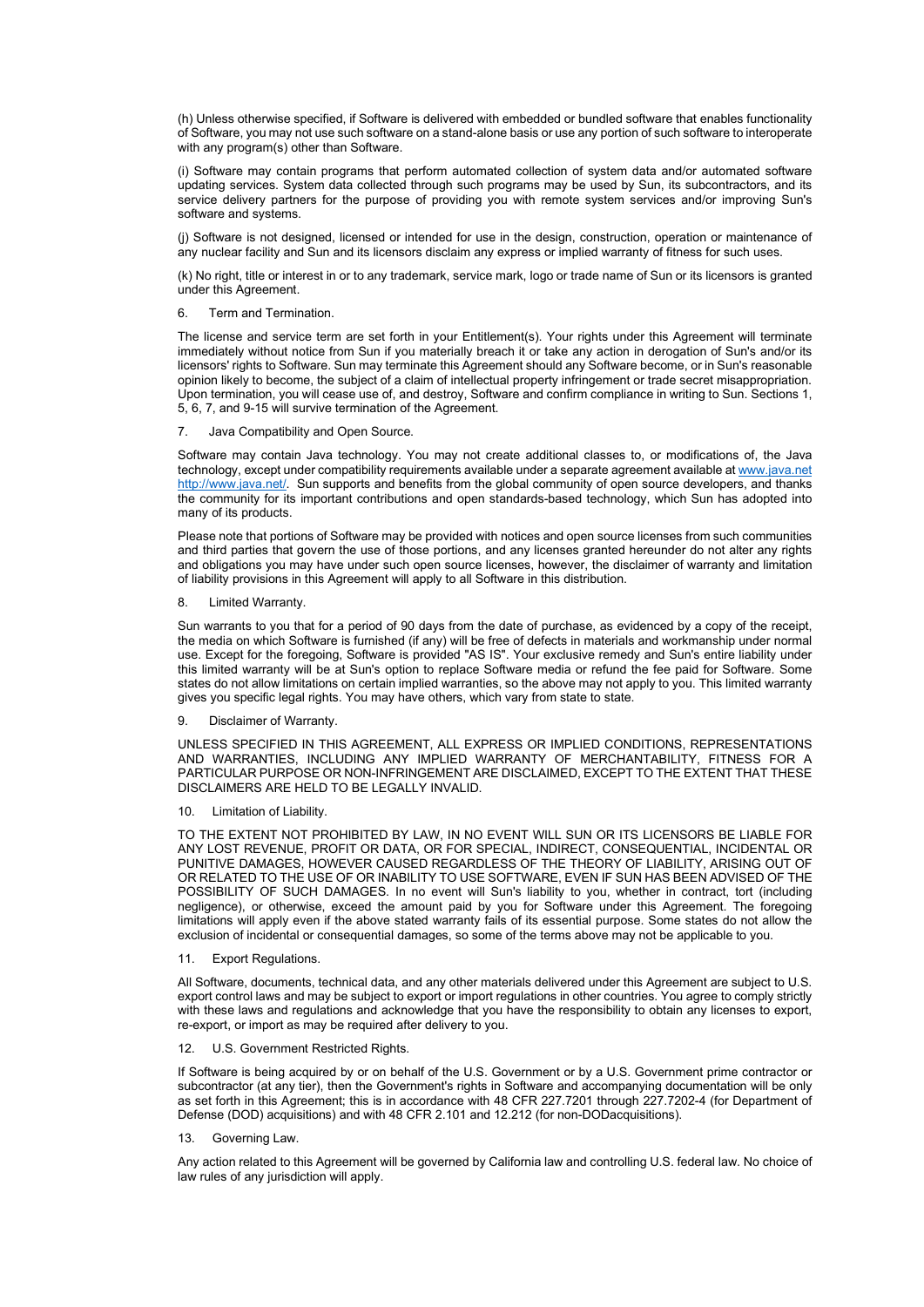#### 14. Severability.

If any provision of this Agreement is held to be unenforceable, this Agreement will remain in effect with the provision omitted, unless omission would frustrate the intent of the parties, in which case this Agreement will immediately terminate.

15. Integration.

This Agreement, including any terms contained in your Entitlement, is the entire agreement between you and Sun relating to its subject matter. It supersedes all prior or contemporaneous oral or written communications, proposals, representations and warranties and prevails over any conflicting or additional terms of any quote, order, acknowledgment, or other communication between the parties relating to its subject matter during the term of this Agreement. No modification of this Agreement will be binding, unless in writing and signed by an authorized representative of each party.

Please contact Sun Microsystems, Inc. 4150 Network Circle, Santa Clara, California 95054 if you have questions.

#### **A.10 OpenSSL License / Original SSLeay License**

#### OpenSSL License

Copyright (c) 1998-2011 The OpenSSL Project. All rights reserved.

Redistribution and use in source and binary forms, with or without modification, are permitted provided that the following conditions are met:

1. Redistributions of source code must retain the above copyright notice, this list of conditions and the following disclaimer.

2. Redistributions in binary form must reproduce the above copyright notice, this list of conditions and the following disclaimer in the documentation and/or other materials provided with the distribution.

3. All advertising materials mentioning features or use of this software must display the following acknowledgment: "This product includes software developed by the OpenSSL Project for use in the OpenSSL Toolkit. [\(http://www.openssl.org/\)](http://www.openssl.org/)"

4. The names "OpenSSL Toolkit" and "OpenSSL Project" must not be used to endorse or promote products derived from this software without prior written permission. For written permission, please contac[t openssl-core@openssl.org.](mailto:openssl-core@openssl.org)

5. Products derived from this software may not be called "OpenSSL" nor may "OpenSSL" appear in their names without prior written permission of the OpenSSL Project.

6. Redistributions of any form whatsoever must retain the following acknowledgment: "This product includes software developed by the OpenSSL Project for use in the OpenSSL Toolkit [\(http://www.openssl.org/\)](http://www.openssl.org/)"

THIS SOFTWARE IS PROVIDED BY THE OpenSSL PROJECT ``AS IS'' AND ANY EXPRESSED OR IMPLIED WARRANTIES, INCLUDING, BUT NOT LIMITED TO, THE IMPLIED WARRANTIES OF MERCHANTABILITY AND FITNESS FOR A PARTICULAR PURPOSE ARE DISCLAIMED. IN NO EVENT SHALL THE OpenSSL PROJECT OR ITS CONTRIBUTORS BE LIABLE FOR ANY DIRECT, INDIRECT, INCIDENTAL, SPECIAL, EXEMPLARY, OR CONSEQUENTIAL DAMAGES (INCLUDING, BUT NOT LIMITED TO, PROCUREMENT OF SUBSTITUTE GOODS OR SERVICES; LOSS OF USE, DATA, OR PROFITS; OR BUSINESS INTERRUPTION) HOWEVER CAUSED AND ON ANY THEORY OF LIABILITY, WHETHER IN CONTRACT, STRICT LIABILITY, OR TORT (INCLUDING NEGLIGENCE OR OTHERWISE) ARISING IN ANY WAY OUT OF THE USE OF THIS SOFTWARE, EVEN IF ADVISED OF THE POSSIBILITY OF SUCH DAMAGE.

This product includes cryptographic software written by Eric Young [\(eay@cryptsoft.com\)](mailto:eay@cryptsoft.com). This product includes software written by Tim Hudson (tih@cryptsoft.com).

#### Original SSLeay License

Copyright © 1995-1998 Eric Young [\(eay@cryptsoft.com\)](mailto:eay@cryptsoft.com) All rights reserved.

Redistribution and use in source and binary forms, with or without modification, are permitted provided that the following conditions are met:

1. Redistributions of source code must retain the copyright notice, this list of conditions and the following disclaimer.

2. Redistributions in binary form must reproduce the above copyright notice, this list of conditions and the following disclaimer in the documentation and/or other materials provided with the distribution.

3. All advertising materials mentioning features or use of this software must display the following acknowledgement:

"This product includes cryptographic software written by Eric Young [\(eay@cryptsoft.com](mailto:eay@cryptsoft.com) [mailto:eay@cryptsoft.com\)](mailto:eay@cryptsoft.com)"

The word 'cryptographic' can be left out if the rouines from the library being used are not cryptographic related :-).

4. If you include any Windows specific code (or a derivative thereof) from the apps directory (application code) you must include an acknowledgement:

"This product includes software written by Tim Hudson [\(tjh@cryptsoft.com\)](mailto:tjh@cryptsoft.com)"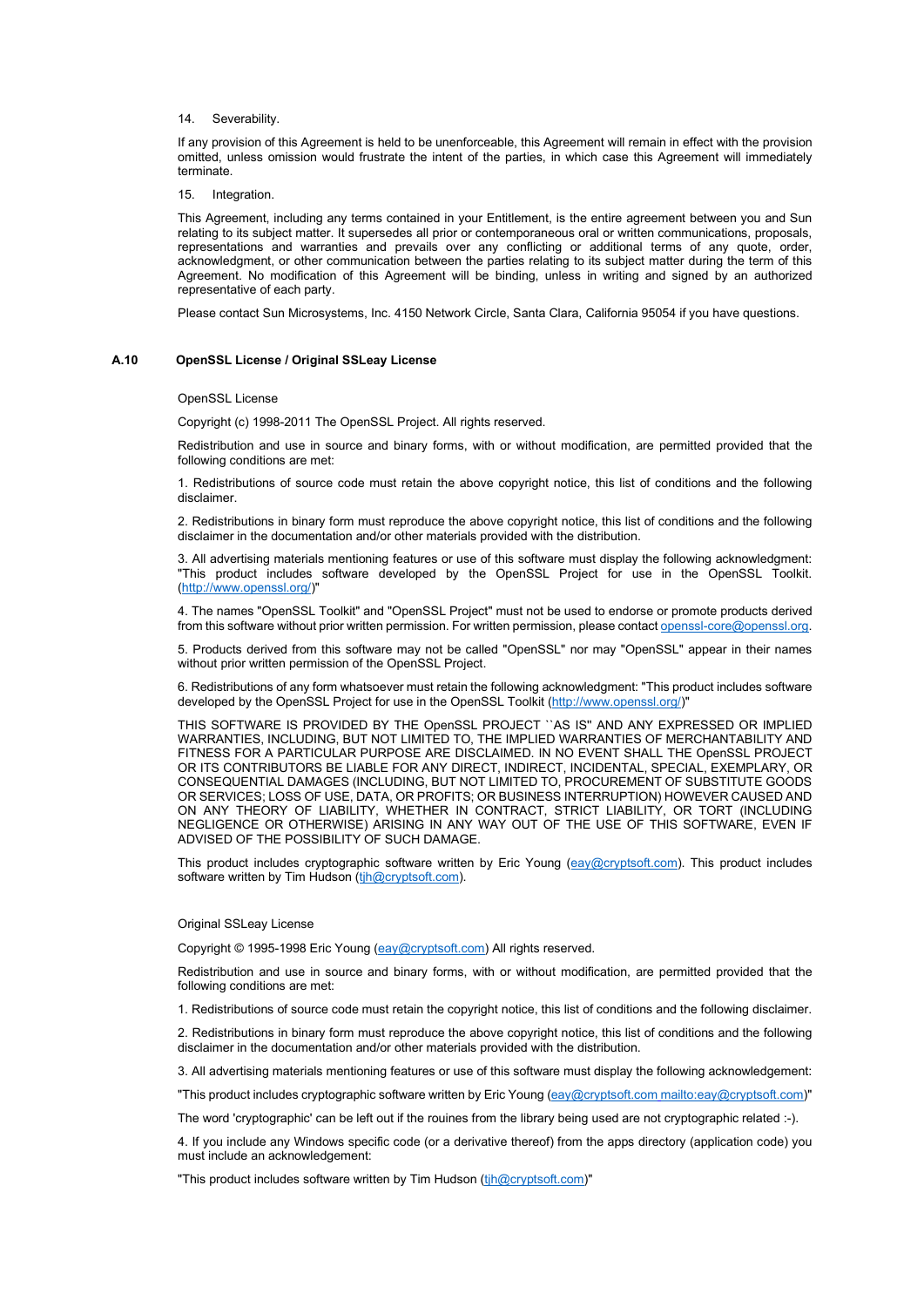THIS SOFTWARE IS PROVIDED BY ERIC YOUNG "AS IS" AND ANY EXPRESS OR IMPLIED WARRANTIES. INCLUDING, BUT NOT LIMITED TO, THEIMPLIED WARRANTIES OF MERCHANTABILITY AND FITNESS FOR A PARTICULAR PURPOSE ARE DISCLAIMED. IN NO EVENT SHALL THE AUTHOR OR CONTRIBUTORS BE LIABLE FOR ANY DIRECT, INDIRECT, INCIDENTAL, SPECIAL, EXEMPLARY, OR CONSEQUENTIAL DAMAGES (INCLUDING, BUT NOT LIMITED TO, PROCUREMENT OF SUBSTITUTE GOODS OR SERVICES; LOSS OF USE, DATA, OR PROFITS; OR BUSINESS INTERRUPTION) HOWEVER CAUSED AND ON ANY THEORY OF LIABILITY, WHETHER IN CONTRACT, STRICT LIABILITY, OR TORT (INCLUDING NEGLIGENCE OR OTHERWISE) ARISING IN ANY WAY OUT OF THE USE OF THIS SOFTWARE, EVEN IF ADVISED OF THE POSSIBILITY OF SUCH DAMAGE.

The licence and distribution terms for any publically available version or derivative of this code cannot be changed. i.e. this code cannot simply be copied and put under another distribution licence [including the GNU Public Licence.]

#### **A.11 BSD 2-Clause License**

Copyright (c) 1998, Regents of the University of California. All rights reserved.

Redistribution and use in source and binary forms, with or without modification, are permitted provided that the following conditions are met:

1. Redistributions of source code must retain the above copyright notice, this list of conditions and the following disclaimer.

2. Redistributions in binary form must reproduce the above copyright notice, this list of conditions and the following disclaimer in the documentation and/or other materials provided with the distribution.

THIS SOFTWARE IS PROVIDED BY THE COPYRIGHT HOLDERS AND CONTRIBUTORS "AS IS" AND ANY EXPRESS OR IMPLIED WARRANTIES, INCLUDING, BUT NOT LIMITED TO, THE IMPLIED WARRANTIES OF MERCHANTABILITY AND FITNESS FOR A PARTICULAR PURPOSE ARE DISCLAIMED. IN NO EVENT SHALL THE COPYRIGHT HOLDER OR CONTRIBUTORS BE LIABLE FOR ANY DIRECT, INDIRECT, INCIDENTAL, SPECIAL, EXEMPLARY, OR CONSEQUENTIAL DAMAGES (INCLUDING, BUT NOT LIMITED TO, PROCUREMENT OF SUBSTITUTE GOODS OR SERVICES; LOSS OF USE, DATA, OR PROFITS; OR BUSINESS INTERRUPTION) HOWEVER CAUSED AND ON ANY THEORY OF LIABILITY, WHETHER IN CONTRACT, STRICT LIABILITY, OR TORT (INCLUDING NEGLIGENCE OR OTHERWISE) ARISING IN ANY WAY OUT OF THE USE OF THIS SOFTWARE, EVEN IF ADVISED OF THE POSSIBILITY OF SUCH DAMAGE.

#### **A.12 Boost Software License - Version 1.0 - August 17th, 2003**

Permission is hereby granted, free of charge, to any person or organization obtaining a copy of the software and accompanying documentation covered by this license (the "Software") to use, reproduce, display, distribute, execute, and transmit the Software, and to prepare derivative works of the Software, and to permit third-parties to whom the Software is furnished to do so, all subject to the following:

The copyright notices in the Software and this entire statement, including the above license grant, this restriction and the following disclaimer, must be included in all copies of the Software, in whole or in part, and all derivative works of the Software, unless such copies or derivative works are solely in the form of machine-executable object code generated by a source language processor.

THE SOFTWARE IS PROVIDED "AS IS", WITHOUT WARRANTY OF ANY KIND, EXPRESS OR IMPLIED, INCLUDING BUT NOT LIMITED TO THE WARRANTIES OF MERCHANTABILITY, FITNESS FOR A PARTICULAR PURPOSE, TITLE AND NON-INFRINGEMENT. IN NO EVENT SHALL THE COPYRIGHT HOLDERS OR ANYONE DISTRIBUTING THE SOFTWARE BE LIABLE FOR ANY DAMAGES OR OTHER LIABILITY, WHETHER IN CONTRACT, TORT OR OTHERWISE, ARISING FROM, OUT OF OR IN CONNECTION WITH THE SOFTWARE OR THE USE OR OTHER DEALINGS IN THE SOFTWARE.

#### **A.13 Code Project Open License (CPOL) – Version 1.02**

#### **Preamble**

This License governs Your use of the Work. This License is intended to allow developers to use the Source Code and Executable Files provided as part of the Work in any application in any form.

The main points subject to the terms of the License are:

- $\Box$  Source Code and Executable Files can be used in commercial applications;
- □ Source Code and Executable Files can be redistributed; and
- $\Box$  Source Code can be modified to create derivative works.
- No claim of suitability, guarantee, or any warranty whatsoever is provided. The software is provided "as-is".
- $\Box$  The Article accompanying the Work may not be distributed or republished without the Author's consent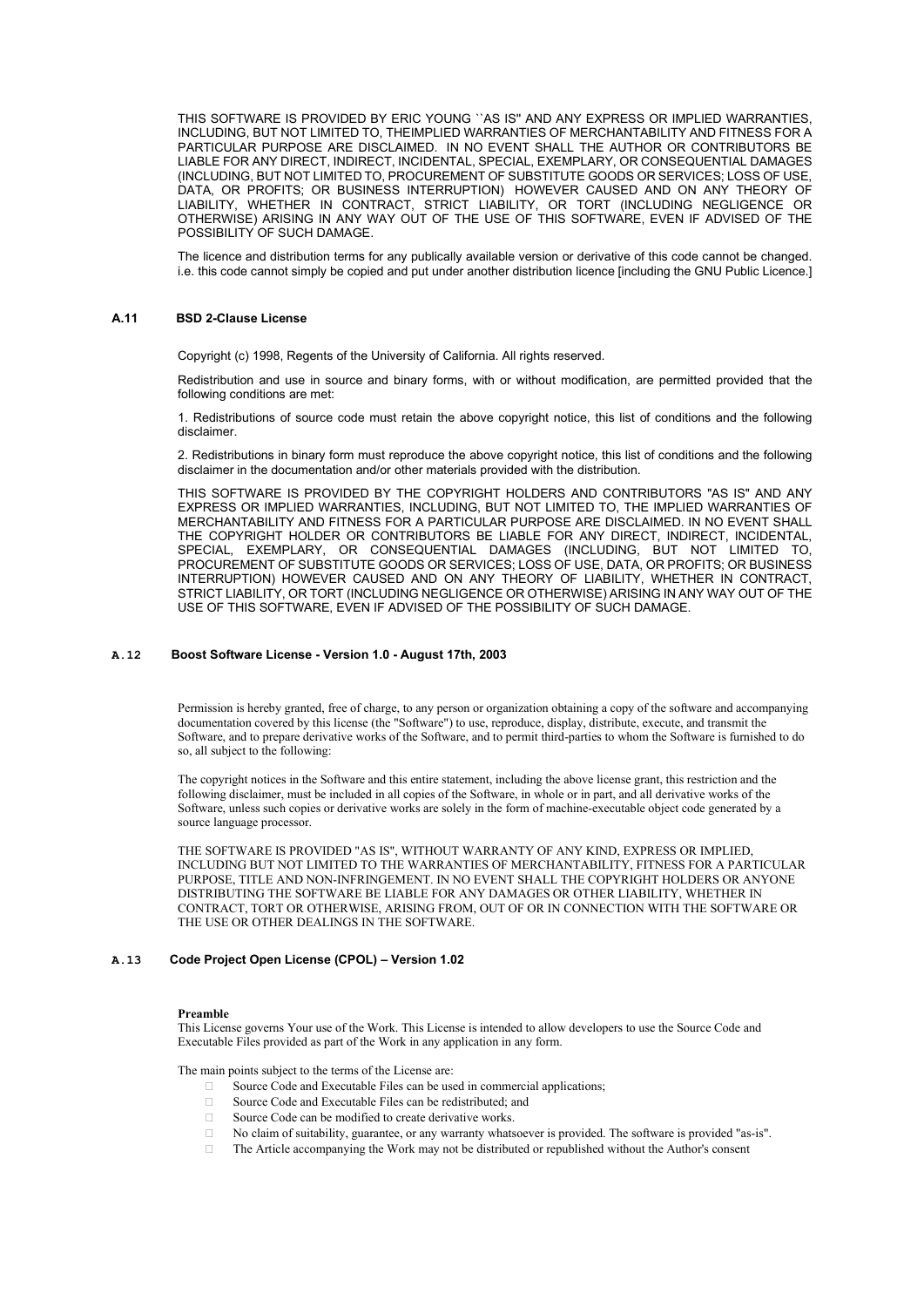This License is entered between You, the individual or other entity reading or otherwise making use of the Work licensed pursuant to this License and the individual or other entity which offers the Work under the terms of this License ("Author").

#### **License**

THE WORK (AS DEFINED BELOW) IS PROVIDED UNDER THE TERMS OF THIS CODE PROJECT OPEN LICENSE ("LICENSE"). THE WORK IS PROTECTED BY COPYRIGHT AND/OR OTHER APPLICABLE LAW. ANY USE OF THE WORK OTHER THAN AS AUTHORIZED UNDER THIS LICENSE OR COPYRIGHT LAW IS PROHIBITED. BY EXERCISING ANY RIGHTS TO THE WORK PROVIDED HEREIN, YOU ACCEPT AND AGREE TO BE BOUND BY THE TERMS OF THIS LICENSE. THE AUTHOR GRANTS YOU THE RIGHTS CONTAINED HEREIN IN CONSIDERATION OF YOUR ACCEPTANCE OF SUCH TERMS AND CONDITIONS. IF YOU DO NOT AGREE TO ACCEPT AND BE BOUND BY THE TERMS OF THIS LICENSE, YOU CANNOT MAKE ANY USE OF THE WORK.

- **1. Definitions.**
	- **a. "Articles"** means, collectively, all articles written by Author which describes how the Source Code and Executable Files for the Work may be used by a user.
	- b. "Author" means the individual or entity that offers the Work under the terms of this License. **c. "Derivative Work"** means a work based upon the Work or upon the Work and other pre-existing works.
	- **d. "Executable Files"** refer to the executables, binary files, configuration and any required data files included in the Work.
	- **e. "Publisher"** means the provider of the website, magazine, CD-ROM, DVD or other medium from or by which the Work is obtained by You.
	- **f. "Source Code"** refers to the collection of source code and configuration files used to create the Executable Files.
	- **g. "Standard Version"** refers to such a Work if it has not been modified, or has been modified in accordance with the consent of the Author, such consent being in the full discretion of the Author.
	- **h. "Work"** refers to the collection of files distributed by the Publisher, including the Source Code, Executable Files, binaries, data files, documentation, whitepapers and the Articles.
	- **i. "You"** is you, an individual or entity wishing to use the Work and exercise your rights under this License.
- **2. Fair Use/Fair Use Rights.** Nothing in this License is intended to reduce, limit, or restrict any rights arising from fair use, fair dealing, first sale or other limitations on the exclusive rights of the copyright owner under copyright law or other applicable laws.
- **3. License Grant.** Subject to the terms and conditions of this License, the Author hereby grants You a worldwide, royalty-free, non-exclusive, perpetual (for the duration of the applicable copyright) license to exercise the rights in the Work as stated below:
	- a. You may use the standard version of the Source Code or Executable Files in Your own applications.
	- b. You may apply bug fixes, portability fixes and other modifications obtained from the Public Domain or from the Author. A Work modified in such a way shall still be considered the standard version and will be subject to this License.
	- c. You may otherwise modify Your copy of this Work (excluding the Articles) in any way to create a Derivative Work, provided that You insert a prominent notice in each changed file stating how, when and where You changed that file.
	- d. You may distribute the standard version of the Executable Files and Source Code or Derivative Work in aggregate with other (possibly commercial) programs as part of a larger (possibly commercial) software distribution.
	- e. The Articles discussing the Work published in any form by the author may not be distributed or republished without the Author's consent. The author retains copyright to any such Articles. You may use the Executable Files and Source Code pursuant to this License but you may not repost or republish or otherwise distribute or make available the Articles, without the prior written consent of the Author. Any subroutines or modules supplied by You and linked into the Source Code or Executable Files of this Work
	- shall not be considered part of this Work and will not be subject to the terms of this License.
- **4. Patent License.** Subject to the terms and conditions of this License, each Author hereby grants to You a perpetual, worldwide, non-exclusive, no-charge, royalty-free, irrevocable (except as stated in this section) patent license to make, have made, use, import, and otherwise transfer the Work.
- **5. Restrictions.** The license granted in Section 3 above is expressly made subject to and limited by the following restrictions:
	- a. You agree not to remove any of the original copyright, patent, trademark, and attribution notices and associated disclaimers that may appear in the Source Code or Executable Files.
	- b. You agree not to advertise or in any way imply that this Work is a product of Your own.
	- c. The name of the Author may not be used to endorse or promote products derived from the Work without the prior written consent of the Author.
	- d. You agree not to sell, lease, or rent any part of the Work. This does not restrict you from including the Work or any part of the Work inside a larger software distribution that itself is being sold. The Work by itself, though, cannot be sold, leased or rented.
	- e. You may distribute the Executable Files and Source Code only under the terms of this License, and You must include a copy of, or the Uniform Resource Identifier for, this License with every copy of the Executable Files or Source Code You distribute and ensure that anyone receiving such Executable Files and Source Code agrees that the terms of this License apply to such Executable Files and/or Source Code. You may not offer or impose any terms on the Work that alter or restrict the terms of this License or the recipients' exercise of the rights granted hereunder. You may not sublicense the Work. You must keep intact all notices that refer to this License and to the disclaimer of warranties. You may not distribute the Executable Files or Source Code with any technological measures that control access or use of the Work in a manner inconsistent with the terms of this License.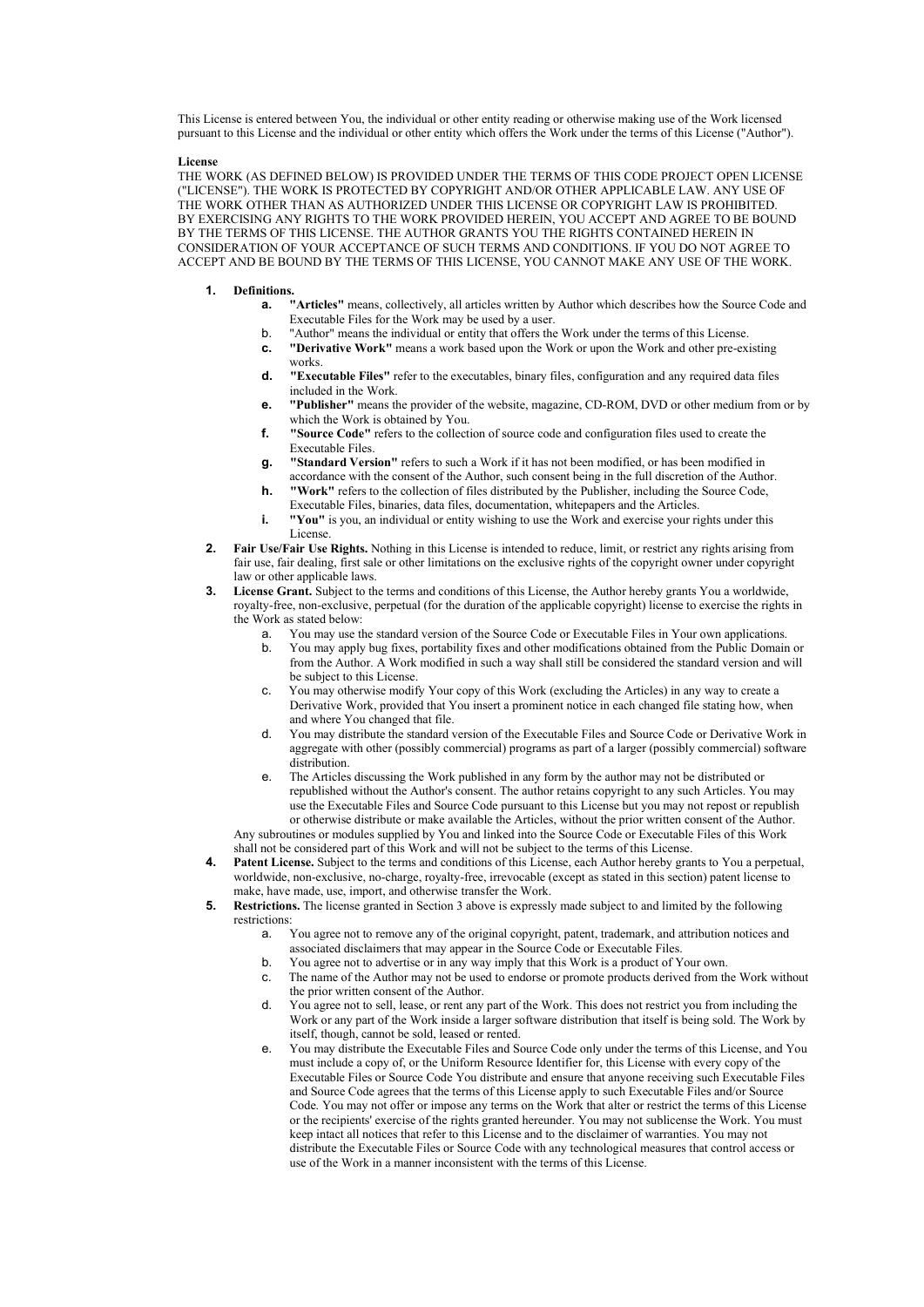- f. You agree not to use the Work for illegal, immoral or improper purposes, or on pages containing illegal, immoral or improper material. The Work is subject to applicable export laws. You agree to comply with all such laws and regulations that may apply to the Work after Your receipt of the Work.
- **6.** Representations, Warranties and Disclaimer. THIS WORK IS PROVIDED "AS IS", "WHERE IS" AND "AS AVAILABLE", WITHOUT ANY EXPRESS OR IMPLIED WARRANTIES OR CONDITIONS OR GUARANTEES. YOU, THE USER, ASSUME ALL RISK IN ITS USE, INCLUDING COPYRIGHT INFRINGEMENT, PATENT INFRINGEMENT, SUITABILITY, ETC. AUTHOR EXPRESSLY DISCLAIMS ALL EXPRESS, IMPLIED OR STATUTORY WARRANTIES OR CONDITIONS, INCLUDING WITHOUT LIMITATION, WARRANTIES OR CONDITIONS OF MERCHANTABILITY, MERCHANTABLE QUALITY OR FITNESS FOR A PARTICULAR PURPOSE, OR ANY WARRANTY OF TITLE OR NON-INFRINGEMENT, OR THAT THE WORK (OR ANY PORTION THEREOF) IS CORRECT, USEFUL, BUG-FREE OR FREE OF VIRUSES. YOU MUST PASS THIS DISCLAIMER ON WHENEVER YOU DISTRIBUTE THE WORK OR DERIVATIVE WORKS.
- 7. Indemnity. You agree to defend, indemnify and hold harmless the Author and the Publisher from and against any claims, suits, losses, damages, liabilities, costs, and expenses (including reasonable legal or attorneys' fees) resulting from or relating to any use of the Work by You.
- **8. Limitation on Liability.** EXCEPT TO THE EXTENT REQUIRED BY APPLICABLE LAW, IN NO EVENT WILL THE AUTHOR OR THE PUBLISHER BE LIABLE TO YOU ON ANY LEGAL THEORY FOR ANY SPECIAL, INCIDENTAL, CONSEQUENTIAL, PUNITIVE OR EXEMPLARY DAMAGES ARISING OUT OF THIS LICENSE OR THE USE OF THE WORK OR OTHERWISE, EVEN IF THE AUTHOR OR THE PUBLISHER HAS BEEN ADVISED OF THE POSSIBILITY OF SUCH DAMAGES.
- **9. Termination.**
	- a. This License and the rights granted hereunder will terminate automatically upon any breach by You of any term of this License. Individuals or entities who have received Derivative Works from You under this License, however, will not have their licenses terminated provided such individuals or entities remain in full compliance with those licenses. Sections  $1, 2, 6, 7, 8, 9, 10$  and  $11$  will survive any termination of this License.
	- b. If You bring a copyright, trademark, patent or any other infringement claim against any contributor over infringements You claim are made by the Work, your License from such contributor to the Work ends automatically.
	- c. Subject to the above terms and conditions, this License is perpetual (for the duration of the applicable copyright in the Work). Notwithstanding the above, the Author reserves the right to release the Work under different license terms or to stop distributing the Work at any time; provided, however that any such election will not serve to withdraw this License (or any other license that has been, or is required to be, granted under the terms of this License), and this License will continue in full force and effect unless terminated as stated above.
- **10. Publisher**. The parties hereby confirm that the Publisher shall not, under any circumstances, be responsible for and shall not have any liability in respect of the subject matter of this License. The Publisher makes no warranty whatsoever in connection with the Work and shall not be liable to You or any party on any legal theory for any damages whatsoever, including without limitation any general, special, incidental or consequential damages arising in connection to this license. The Publisher reserves the right to cease making the Work available to You at any time without notice
- **11. Miscellaneous**
	- a. This License shall be governed by the laws of the location of the head office of the Author or if the Author is an individual, the laws of location of the principal place of residence of the Author.
	- b. If any provision of this License is invalid or unenforceable under applicable law, it shall not affect the validity or enforceability of the remainder of the terms of this License, and without further action by the parties to this License, such provision shall be reformed to the minimum extent necessary to make such provision valid and enforceable.
	- c. No term or provision of this License shall be deemed waived and no breach consented to unless such waiver or consent shall be in writing and signed by the party to be charged with such waiver or consent.
	- d. This License constitutes the entire agreement between the parties with respect to the Work licensed herein. There are no understandings, agreements or representations with respect to the Work not specified herein. The Author shall not be bound by any additional provisions that may appear in any communication from You. This License may not be modified without the mutual written agreement of the Author and You.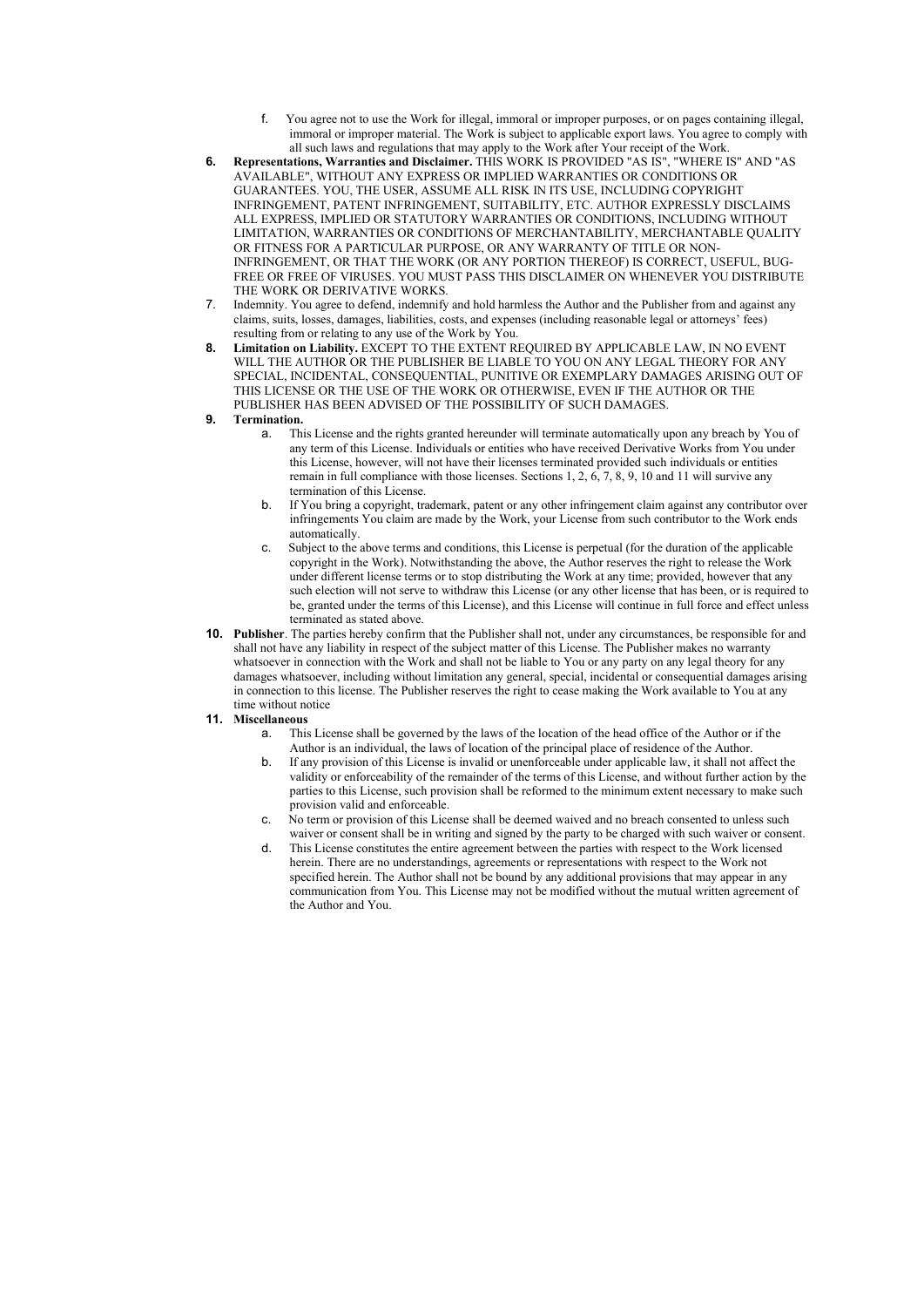### **Annex B - Support Agreement**

This **Support Agreement** is made:

**between WhereScape, Inc., a Delaware corporation** (the "**Company"**)

**and You** (the **"Client"**)

#### **Introduction**

The Client has acquired a license for the Software (as defined below). The Company requires that any licensee of the Software acquire Support Services (as defined below) for the initial 12-month period. After that initial 12 months, the Company will continue to provide the Support Services for the period that this Support Agreement continues.

#### **General Terms**

#### 1. **Interpretation**

1.1 In this Support Agreement, unless the context otherwise requires:

**Additional Fees** has the meaning set out in clause 2.4 of this Support Agreement;

**Commencement Date** means the date of the invoice for the License Fee;

**Confidential Information** means all information exchanged between the parties to this Agreement, whether in writing, electronically or orally, including terms of this Agreement, but does not include information which is, or becomes publicly available other than through unauthorized disclosure by the other party. In the case of the Company, the term Confidential Information includes the WhereScape Software and the Documentation; **Documentation** has the meaning set out in the License Agreement:

**Fault** means a failure of the Software to operate in accordance with the Documentation;

**License Agreement** means the license agreement for the Software, to which this Agreement is annexed;

**License Fee** has the meaning set out in the License Agreement;

**Open Source Software** means the open source software and/or artefacts set out in Schedule A of the License Agreement;

**Software** means the WhereScape Software and the Open Source Software;

**Support Services** means the investigation, diagnosis, repair and correction of faults as detailed in Schedule A in relation to the Software and the provision of new versions or updates of the WhereScape Software (if any) developed and made generally available by the Company;

**Support Charges** means the annual fee payable by the Client for the provision of the Support Services as

identified in the invoice for the License Fee, or such amended amount as the Company may advise from time to time in accordance with clauses 3.4 and 3.5 of this Support Agreement, but excludes any Additional Fees;

**Support Hours** means 8.30 am until 5 pm (Texas time) on Working Days;

**Support Period** means the period from the Commencement Date until the date on which this Agreement is terminated pursuant to clause 6 of this Support Agreement;

**WhereScape Software** means the object code version of the WhereScape RED software application excluding the Open Source Software; and

**Working Day** means a day on which businesses and banks in Austin, Texas are generally open for business.

- 1.2 In this Agreement:
	- (a) clause and other headings are for ease of reference only and will not be deemed to form any part of the context or to affect the interpretation of this Agreement;
	- (b) the word **person** includes a corporation; and (c) words importing the singular include the plura
	- words importing the singular include the plural and vice versa.

### 2. **Support Services**

- 2.1 In consideration of the Support Charges the Company will provide to the Client Support Services for the Software during the Support Period.
- 2.2 The Company will not be obliged to provide support or training other than that which it customarily provides to its other clients for similar software.
- 2.3 Support Services will be provided during the Support Hours. The Company will ensure that suitable qualified personnel are used in the provision of Support Services and will use its reasonable endeavors to provide Support Services promptly.

#### 2.4 The Company may charge additional fees (**"Additional Fees"**) at its then current hourly rates (as advised from time to time) for Support Services resulting from:

- (a) Support Services requested by the Client to be provided outside Support Hours;
- (b) improper use or misuse of the Software, including failure to adhere to any written or verbal operating instructions or procedures laid down by the Company;
- (c) preparation and/or provision of additional or replacement software;
- (d) repair of the Client's data in excess of two hours on any one occasion; or
- (e) unauthorized maintenance, alteration or modification made to the WhereScape Software by any person other than the Company.
- 2.5 Nothing in this Agreement will require the Company to carry out without extra charge any alteration or modification to the Software.

#### 3. **Support Charges and Other Payments**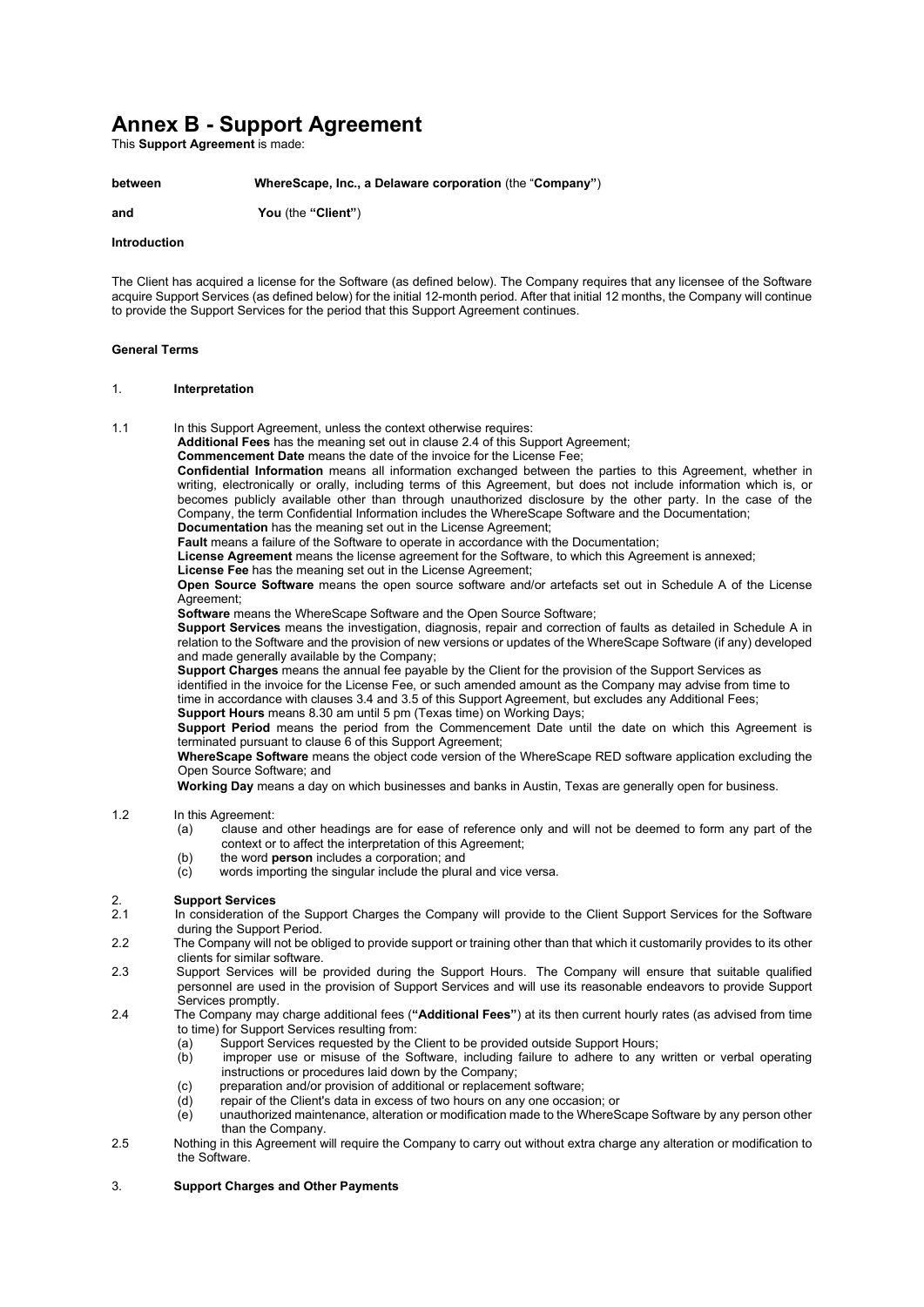- 3.1 The Client will pay the Support Charges annually in advance. Any Additional Fees for Support Services will be invoiced monthly in arrears.
- 3.2 The Company may withhold Support Services until all amounts due by the Client to the Company under this Agreement have been paid in full.
- 3.3 If the Client defaults in payment of any instalment of the Support Charges or other moneys payable under this Agreement the Company may (without prejudice to its other rights) charge interest on the unpaid amount from the due date until the date of actual payment at 2% per annum over the base overdraft facility rate charged by the Company's bankers from time to time.
- 3.4 The Company may increase the Support Charges for the Software by giving not less than one month's written notice. Upon giving notice the Support Charges will increase with effect from the next anniversary of the Commencement Date following expiry of the notice period.
- 3.5 Notwithstanding clause 3.4, if the Client alters the system configuration of the WhereScape Software, purchases additional or replacement software or alters the number of seats for the WhereScape Software, the Company may adjust the Support Charges to reflect its then current charges for the new configuration, software or number of seats and the Client will pay the adjusted Support Charges from the date on which the change occurs.
- 3.6 The Client will pay the Support Charges and any Additional Fees, plus sales tax or any other equivalent tax as may be applicable including remittance, sales, use, excise, stamp and value added taxes to the Company within 20 days of the date of the relevant invoice.
- 3.7 The Client is responsible for payment of all duties or taxes. Import duty, where applicable, will be charged by the Company at the rate in effect on the invoice date.
- 3.8 If the Client is required by law to make any deduction or withholding from the Support Charges, Additional Fees or any other amount paid or payable by it under this Agreement then the Support Charges, Additional Fees or other amount payable by the Client in respect of which that deduction, withholding or payment is required to be made shall be increased to the extent necessary to ensure that, after that deduction, withholding or payment is made, the Company receives and retains (free from any liability in respect of any such deduction, withholding or payment) a net amount equal to the amount which it would have received and so retained had no such deduction, withholding or payment been made.

## 4. **Confidentiality**

- 4.1 Both parties will preserve the confidentiality of all Confidential Information of the other obtained in connection with this Agreement. Neither party will, without the prior written consent of the other, disclose or make any Confidential Information available to any person, or use the same for its own benefit, other than as contemplated by this Agreement. The Client will require its officers, employees and agents not to use, disclose or copy any Confidential Information for any purpose except as permitted by this Agreement.
- 4.2 Notwithstanding clause 4.1 a party may disclose Confidential Information which it is obliged by law to disclose, provided that it has first advised the other party of this obligation, has allowed the other party reasonable time to avoid the disclosure having to be made, and has given the other party such assistance (at the other party's own cost) as the other party reasonably requests in doing this.
- 4.3 The obligations of the parties to ensure non-disclosure and confidentiality under this clause 4 will survive termination of this Agreement.

# 5. **Limitation of liability**

- Except as expressly provided in this Agreement all representations or warranties (statutory, express or implied), except any which may not lawfully be excluded, are expressly excluded.
- 5.2 Notwithstanding anything in this Agreement to the contrary, the Company will not be liable under the law of tort, contract or otherwise for any loss of profits or any indirect or consequential loss or damage.
- 5.3 The Company's liability to the Client arising out of all claims for damages under this Agreement will not exceed in aggregate the total annual amount of the Support Charges actually paid by the Client.
- 5.4 The Company will not be in default by reason of any failure to perform its obligations under this Agreement caused by any act or any event beyond the Company's control. In any such event the Company will use its reasonable endeavors to resume its obligations under this Agreement as soon as possible.

# 6. **Default and termination**

- The Client may terminate this Agreement by giving the Company 90 days' written notice at any time. The Company may terminate this Agreement with effect from the next anniversary of the Commencement Date by giving the Client not less than 90 days' written notice.
- 6.2 Provided that no such notice will have effect prior to the first anniversary of the Commencement Date, the Client may terminate this Agreement with immediate effect by giving the Company written notice within 20 days of the date of an annual invoice for Support Charges.
- 6.3 The Company may by written notice to the Client terminate this Agreement immediately if:
	- (a) the Client's license to use the Software is terminated for any reason;<br>(b) the Client breaches any of its obligations under this Agreement and
	- the Client breaches any of its obligations under this Agreement and fails to remedy such breach within 14 days after notice from the Company specifying the breach and requiring it to be remedied; or
	- (c) the Client becomes bankrupt or goes into liquidation or has a receiver or statutory manager appointed for its assets or any of them or becomes insolvent, ceases to carry on its business or makes any composition or arrangement with its creditors.

6.4 In the event of termination by:

- (a) the Client in accordance with clause 6.1 or 6.2 of this Support Agreement; or
- $\overrightarrow{b}$  the Company in accordance with clause 6.3 of this Support Agreement,
- the Client will not be entitled to a refund of any Support Charges for unused Support Services.

6.5 In the event of termination the Client must deliver to the Company all copies of the documentation relating to the Support Services and any materials containing any Confidential Information of the Company in whatever form possessed by the Client.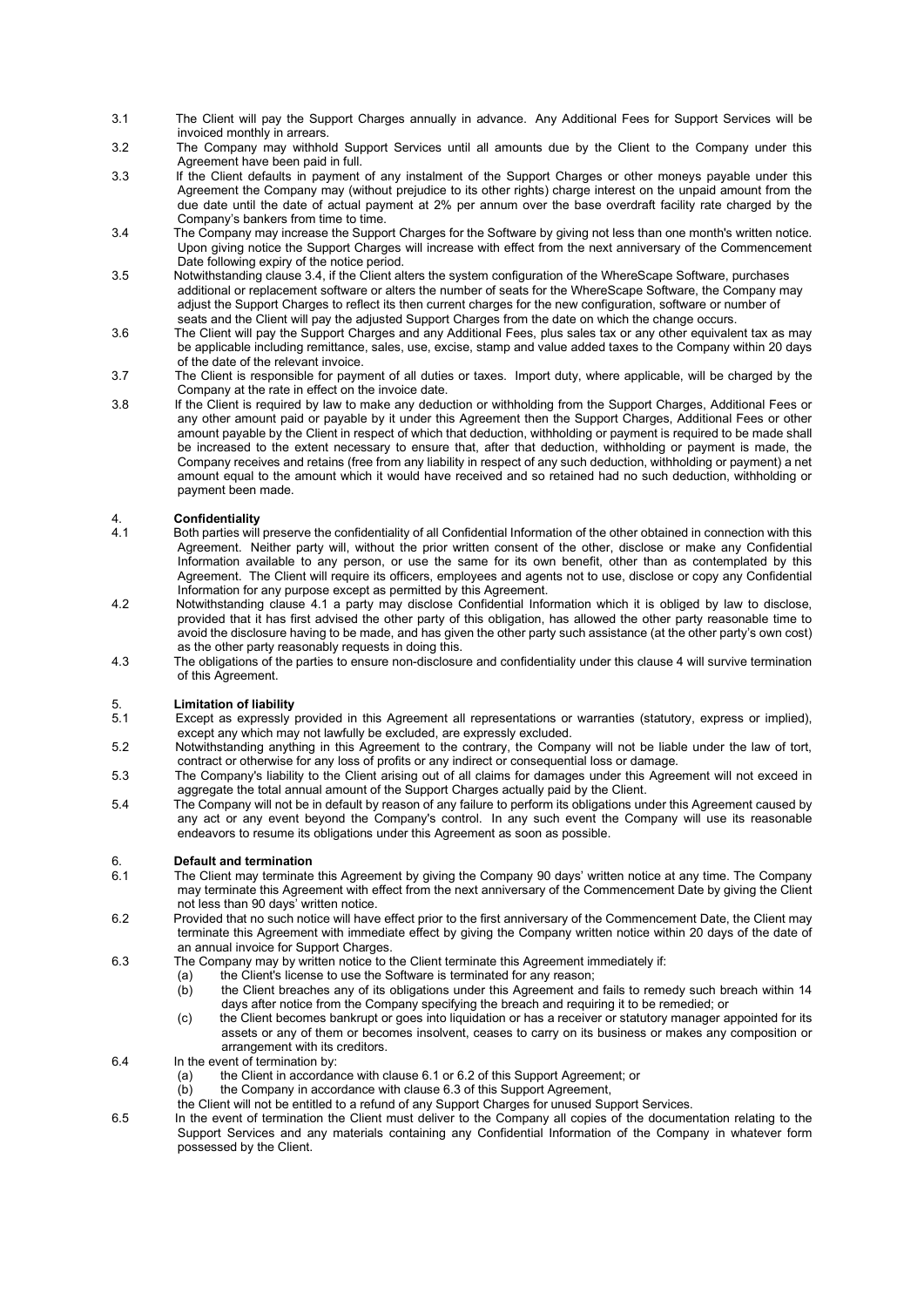# 7. **General**

- Any notice to be given in terms of this Agreement must be made in writing, by email or by facsimile transmission sent to the registered office or principal place of business of the other party or to such other address as may be notified by either party to the other from time to time. Any communication by email or facsimile transmission will be deemed to be received when transmitted to the correct email or facsimile transmission address of the recipient. Any other communication in writing will be deemed to be received when left at the specified address of the recipient or on the third day following the date of posting.
- 7.2 No waiver of any breach of this Agreement will be deemed to be a waiver of any other or any subsequent breach. The failure of any party to enforce any provision of this Agreement will not be interpreted as a waiver of the provision.
- 7.3 This Agreement along with the License Agreement constitutes the entire agreement between the parties with respect to the Support Services and supersedes all previous negotiations, commitments and/or writings, provided that, where a confidentiality agreement has previously been signed by the parties, that confidentiality agreement will continue in full force and effect, except to the extent of any inconsistency with this Agreement.
- 7.4 Except as provided in clauses 3.4 and 3.5 of this Support Agreement, no alteration of this Agreement will be binding unless it is in writing and executed by both parties.
- The Client may not assign or transfer any of its rights or obligations under this Agreement without the prior written consent of the Company.
- 7.6 If any provision of this Agreement is invalid or unenforceable, the remaining provisions of this Agreement will not be affected and will continue in full force.
- 7.7 This Agreement is subject to the laws of Texas and the parties submit to the exclusive jurisdiction of the courts in Travis County, Texas. In addition to any other rights and remedies available to the Company for breach of this Agreement, the Company will be entitled to enforcement by court injunction or restraining order.